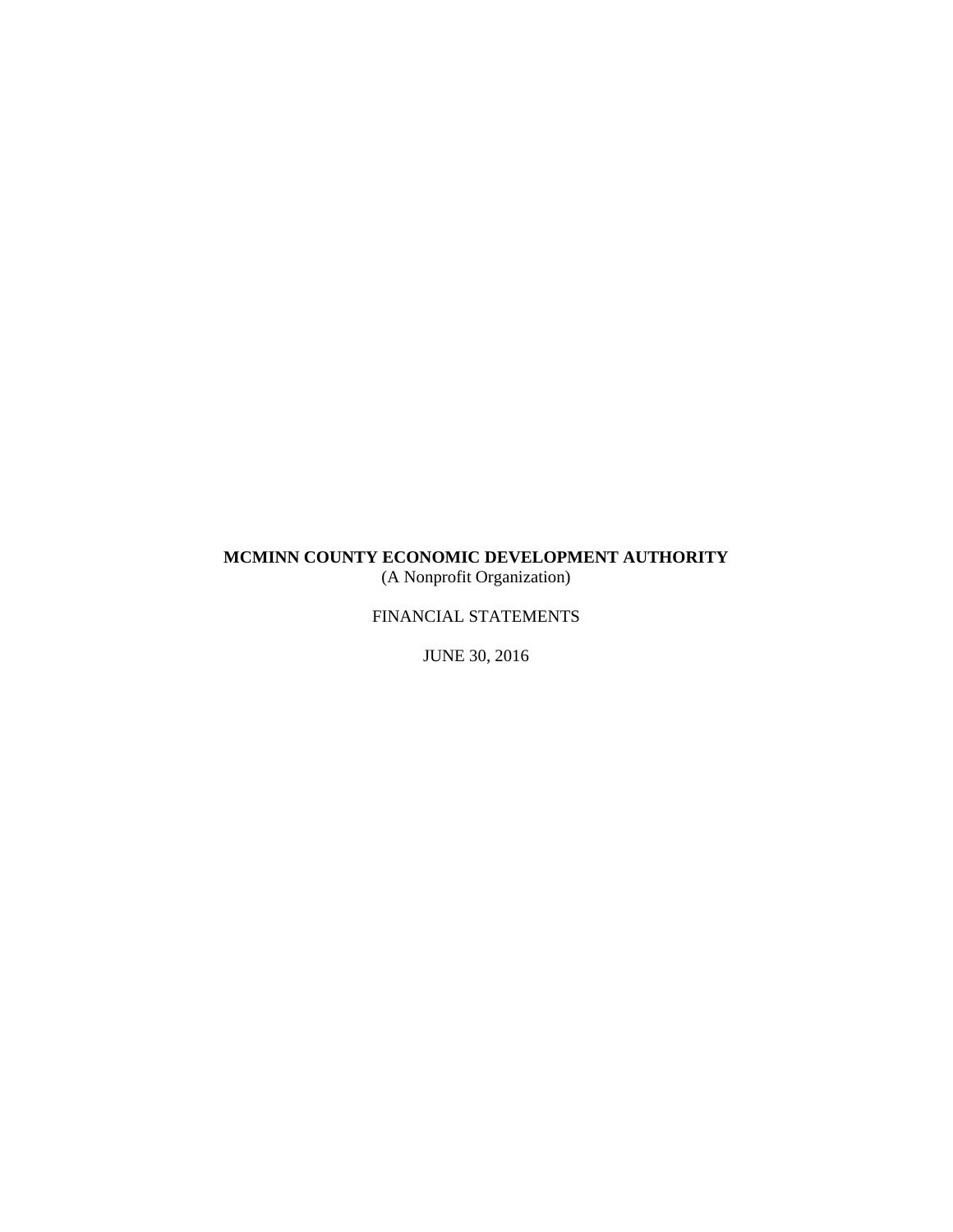## (A Nonprofit Organization) TABLE OF CONTENTS JUNE 30, 2016

|                                                                                                                                                                                                                          | <b>PAGE</b> |
|--------------------------------------------------------------------------------------------------------------------------------------------------------------------------------------------------------------------------|-------------|
| <b>INTRODCTORY SECTION:</b><br>List of Principal Officials                                                                                                                                                               | 1           |
| <b>FINANCIAL SECTION:</b><br>INDEPENDENT AUDITORS' REPORT                                                                                                                                                                | $2 - 3$     |
| Management's Discussion and Analysis                                                                                                                                                                                     | $4 - 7$     |
| <b>BASIC FINANCIAL STATEMENTS:</b>                                                                                                                                                                                       |             |
| <b>Statement of Net Position</b>                                                                                                                                                                                         | 8           |
| Statement of Revenues, Expenses and Change in Net Position                                                                                                                                                               | 9           |
| <b>Statement of Cash Flows</b>                                                                                                                                                                                           | 10          |
| <b>Notes to Financial Statements</b>                                                                                                                                                                                     | $11 - 20$   |
| REQUIRED SUPPLEMENTARY INFORMATION:                                                                                                                                                                                      |             |
| Schedule of Changes in Net Pension Liability (Asset) and Related<br>Ratios Based on Participation in the Public Employee Pension<br>Plan of TCRS                                                                         | 21          |
| Schedule of Contributions Based on Participation in the Public<br><b>Employee Pension Plan of TCRS</b>                                                                                                                   | 22          |
| Notes to Required Supplementary Schedules presented on pages 21-22                                                                                                                                                       | 23          |
| Independent Auditors' Report on Internal Control over Financial Reporting<br>and on Compliance and Other Matters based in an Audit of Financial<br>Statements Performed in Accordance with Government Auditing Standards | $24 - 25$   |
|                                                                                                                                                                                                                          |             |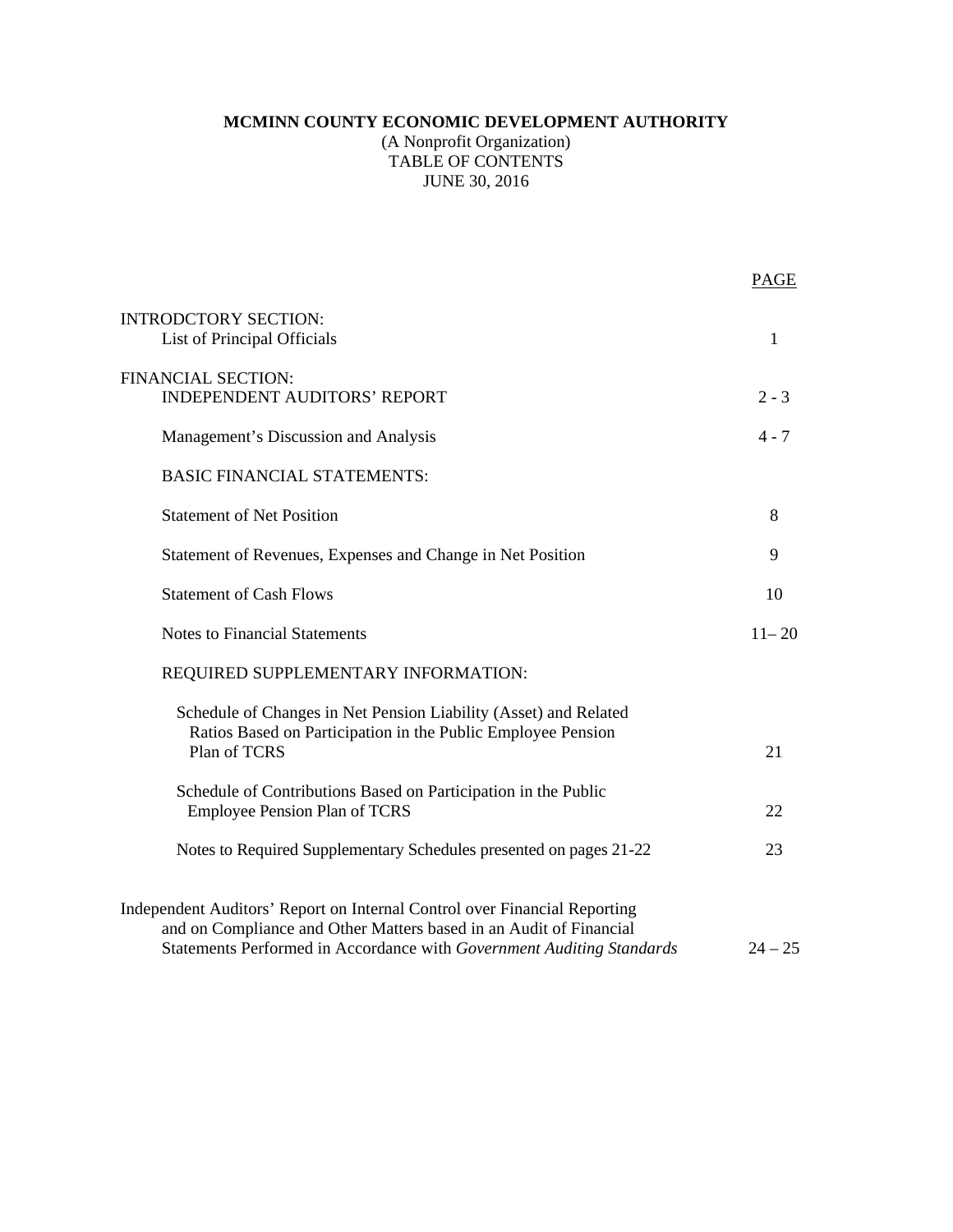INTRODUCTORY SECTION

June 30, 2016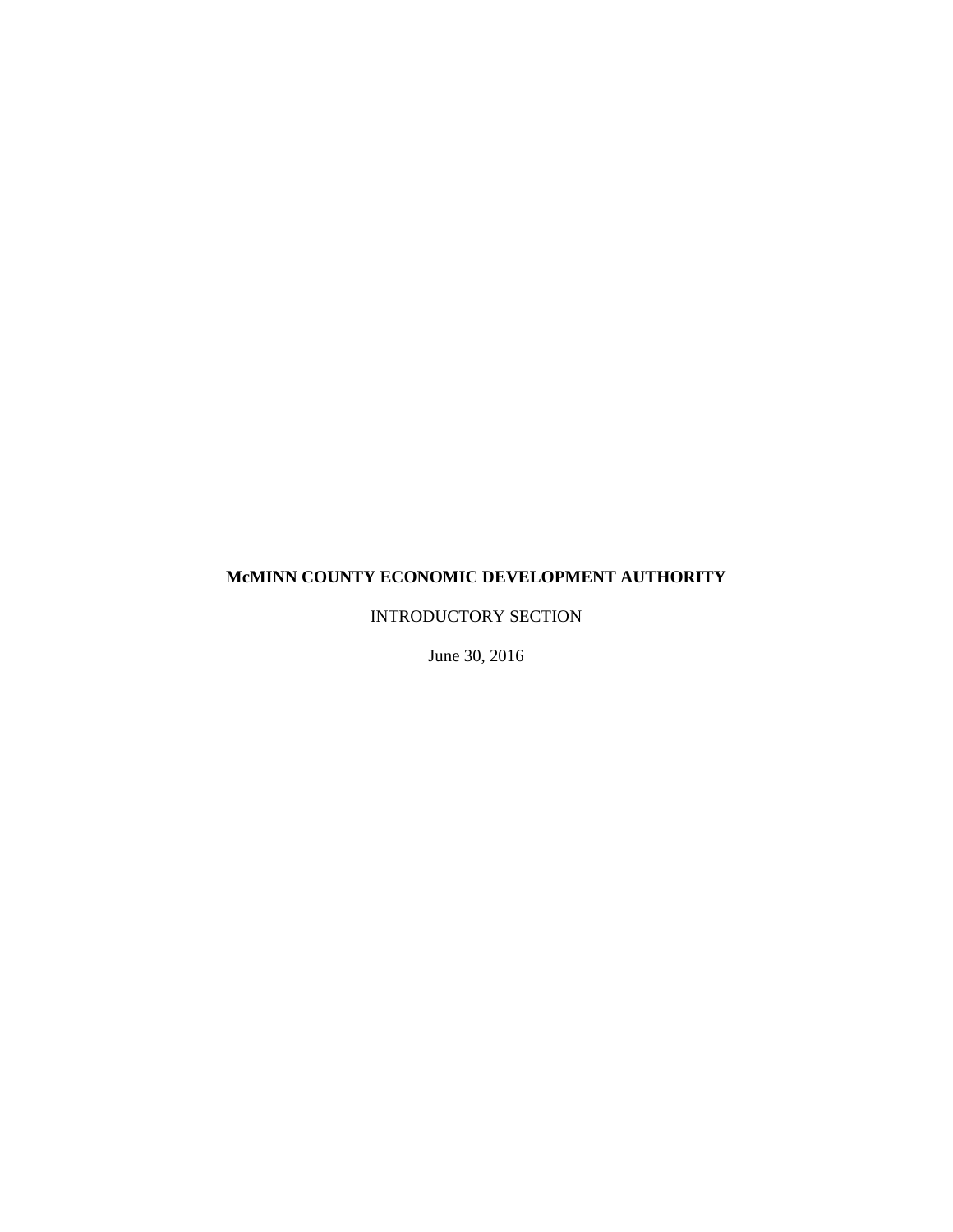(A Nonprofit Organization) LIST OF PRINCIPAL OFFICIALS JUNE 30, 2016

## **Executive Director**

Kathy Price

## **Board of Officers**

Thom Johnson – President David Alley – Vice President Will Estes – Tresurer Stuart Sullins – Past President

#### **Board Members**

## **Funding Agencies Board Members**

John Gentry, McMinn County Mayor David Crews, McMinn County Commissioner Ann Davis, City of Athens Mayor Bob Lambert, Jr., City of Etowah Eric Newberry, Athens Utilities Board John Goins, Etowah Utilities Board

## **General Membership Board Members**

Farah Reynolds Porter Clark Scott Moore Jason Housley Rhonda Whaley Scott Cass Jason McConkey Jim Wilson Shane Sewell

## **Greenbelt Property Owner Board Member**

Jerry Smith

## **Ex-officio Voting Members**

Rob Preston Stewart Smith Harley Knowles Durant Tullock

#### **Ex-officio Non-voting Members**

Vacant, City of Etowah Mitchell Moore, City of Athens Mike Bell, State Senator John Forgety, State Representative Joe Cline, City of Englewood Lois Preece, City of Niota Rhonda Whaley, Daily Post - Athenian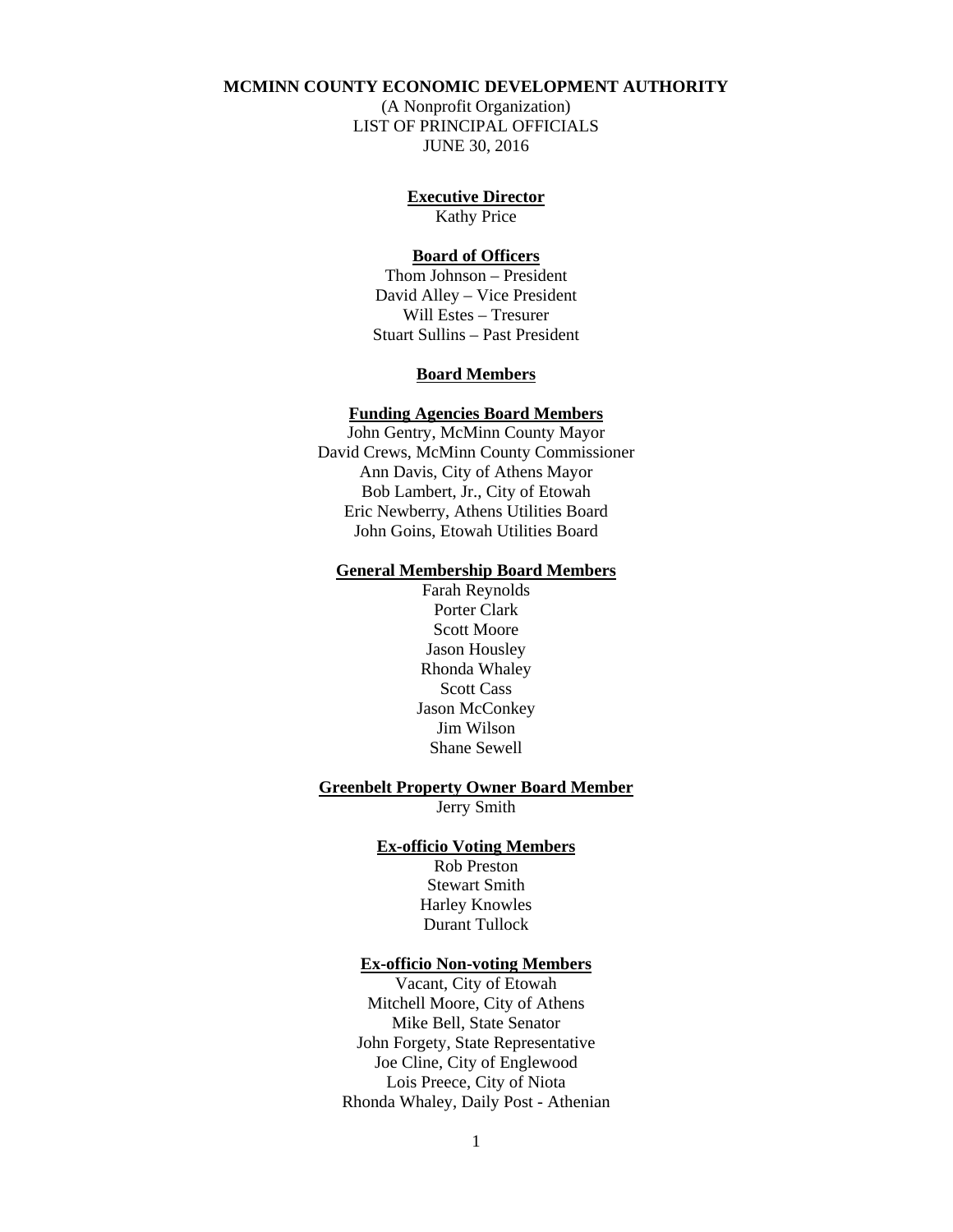FINANCIAL SECTION

June 30, 2016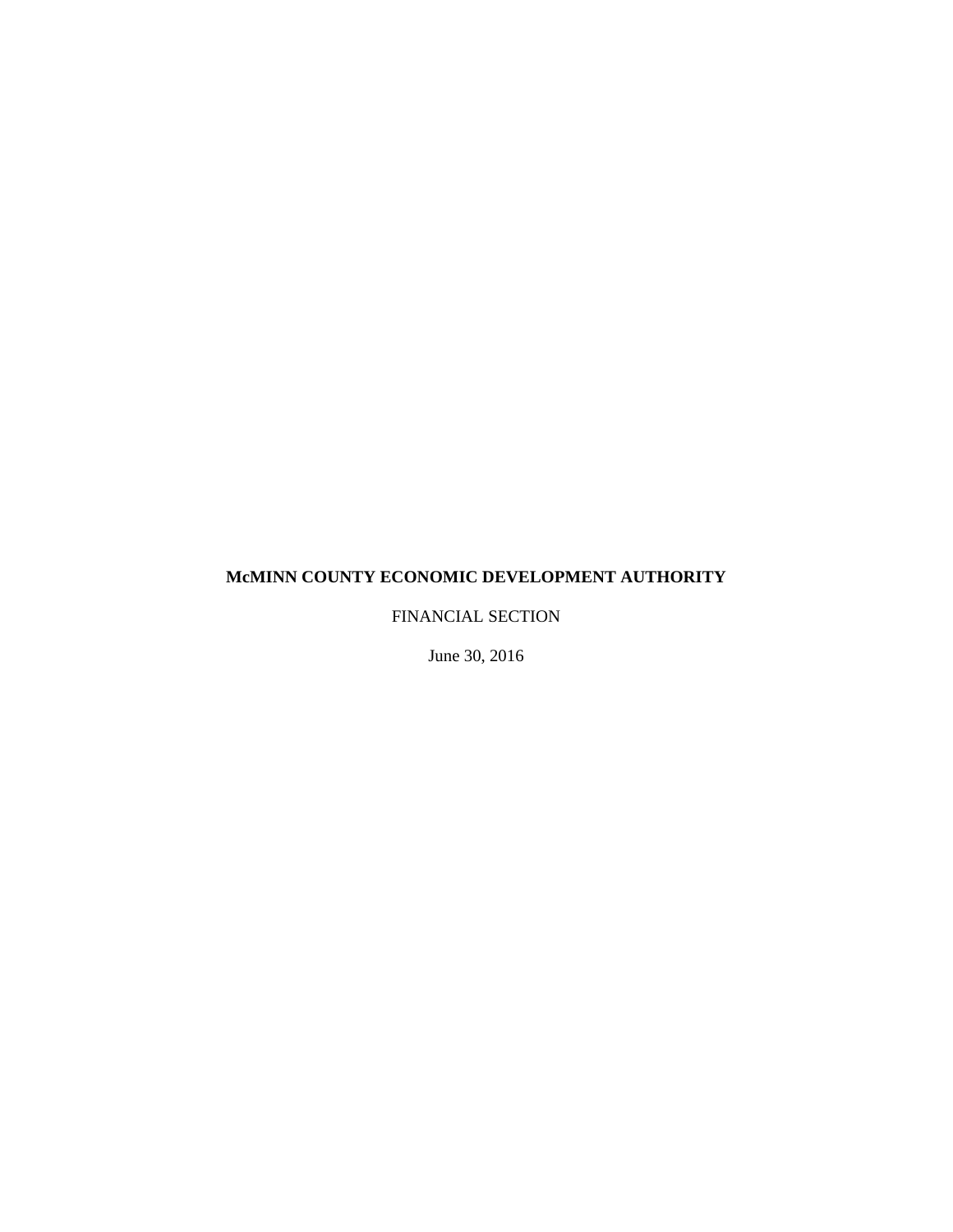

428 Marilyn Lane

Joe S. Ingram, CPA (1948 – 2011) Alcoa, Tennessee 37701 Telephone Lonas D. Overholt, CPA 865-984-1040 Robert L. Bean, CPA Facsimile and the state of the state of the state of the state of the state of the state of the state of the state of the state of the state of the state of the state of the state of the state of the st

865-982-1665

## INDEPENDENT AUDITORS' REPORT

To the Board of Trustees of McMinn County Economic Development Authority

## **Report on the Financial Statements**

We have audited the accompanying financial statements of the business-type activities of McMinn County Economic Development Authority (the "Authority") (a nonprofit organization), as of June 30, 2016, and the related notes to the financial statements, which collectively comprise the Authority's basic financial statements as listed in the table of contents.

## **Management's Responsibility for the Financial Statements**

Management is responsible for the preparation and fair presentation of these financial statements in accordance with accounting principles generally accepted in the United States of America; this includes the design, implementation, and maintenance of internal control relevant to the preparation and fair presentation of financial statements that are free from material misstatement, whether due to fraud or error.

# **Auditor's Responsibility**

Our responsibility is to express an opinion on these financial statements based on our audit. We conducted our audit in accordance with auditing standards generally accepted in the United States of America, and the standards applicable to financial audits contained in *Government Auditing Standards* issued by the Comptroller General of the United States of America. Those standards require that we plan and perform the audit to obtain reasonable assurance about whether the financial statements are free from material misstatement.

An audit involves performing procedures to obtain audit evidence about the amounts and disclosures in the financial statements. The procedures selected depend on the auditor's judgment, including the assessment of the risks of material misstatement of the financial statements, whether due to fraud or error. In making those risk assessments, the auditor considers internal control relevant to the entity's preparation and fair presentation of the financial statements in order to design audit procedures that are appropriate in the circumstances, but not for the purpose of expressing an opinion on the effectiveness of the entity's internal control. Accordingly, we express no such opinion. An audit also includes evaluating the appropriateness of accounting policies used and the reasonableness of significant accounting estimates made by management, as well as evaluating the overall presentation of the financial statements.

We believe that the audit evidence we have obtained is sufficient and appropriate to provide a basis for our audit opinions.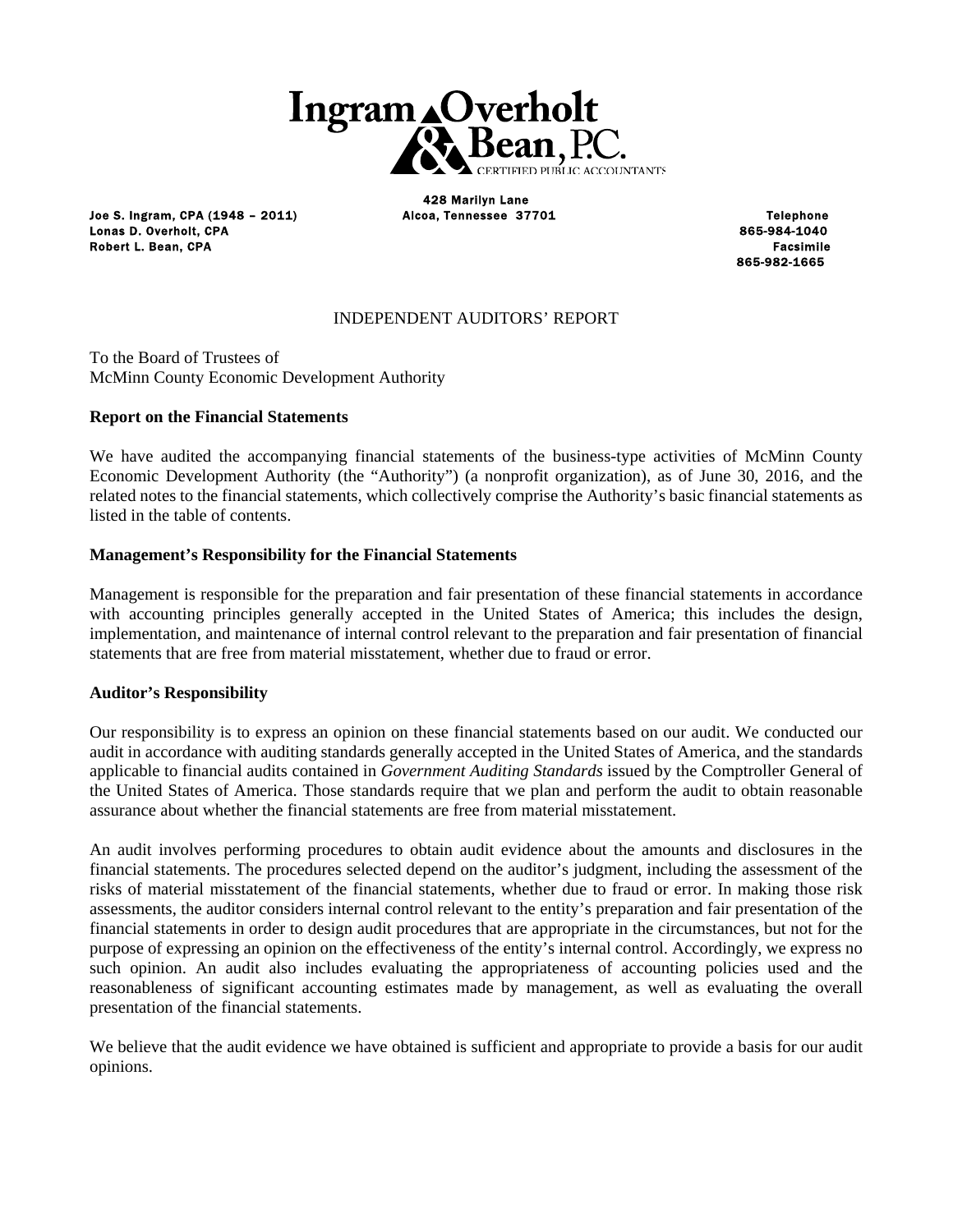## **Opinion**

In our opinion, the financial statements referred to above present fairly, in all material respects, the respective financial position of the business-type activities of the McMinn County Economic Development Authority, as of June 30, 2016, and the respective changes in financial position and cash flows thereof, for the year then ended in accordance with accounting principles generally accepted in the United States of America.

## **Other Matters**

## *Required Supplementary Information*

Accounting principles generally accepted in the United States of America require that the Management Discussion and Analysis on pages  $4 - 7$ , and required supplementary schedules on pages  $21 - 23$  be presented to supplement the basic financial statements. Such information, although not a part of the basic financial statements, is required by the Governmental Accounting Standards Board who considers it to be an essential part of financial reporting for placing the basic financial statements in an appropriate operational, economic, or historical context. We have applied certain limited procedures to the required supplementary information in accordance with auditing standards generally accepted in the United States of America, which consisted of inquiries of management about the methods of preparing the information and comparing the information for consistency with management's responses to our inquiries, the basic financial statements, and other knowledge we obtained during our audit of the basic financial statements. We do not express an opinion or provide any assurance on the information because the limited procedures do not provide us with sufficient evidence to express an opinion or provide any assurance.

## *Other Information*

Our audit was conducted for the purpose of forming an opinion on the financial statements that collectively comprise the McMinn County Economic Development Authority's basic financial statements. The Introductory Section is presented for purposes of additional analysis and is not a required part of the basic financial statements. The Introductory Section has not been subjected to the auditing procedures applied in the audit of the basic financial statements, and accordingly, we do not express an opinion or provide any assurance on it.

# **Other Reporting Required by Government Auditing Standards**

In accordance with *Government Auditing Standards*, we have also issued our report dated October 18, 2016 on our consideration of the Authority's internal control over financial reporting and on our tests of its compliance with certain provisions of laws, regulations, contracts, and grant agreements and other matters. The purpose of that report is to describe the scope of our testing of internal control over financial reporting and compliance and the results of that testing, and not to provide an opinion on internal control over financial reporting or on compliance. That report is an integral part of an audit performed in accordance with *Government Auditing Standard's* in considering the Authority's internal control over financial reporting and compliance.

# *Ingram, Overholt & Bean, PC*

Alcoa, Tennessee October 18, 2016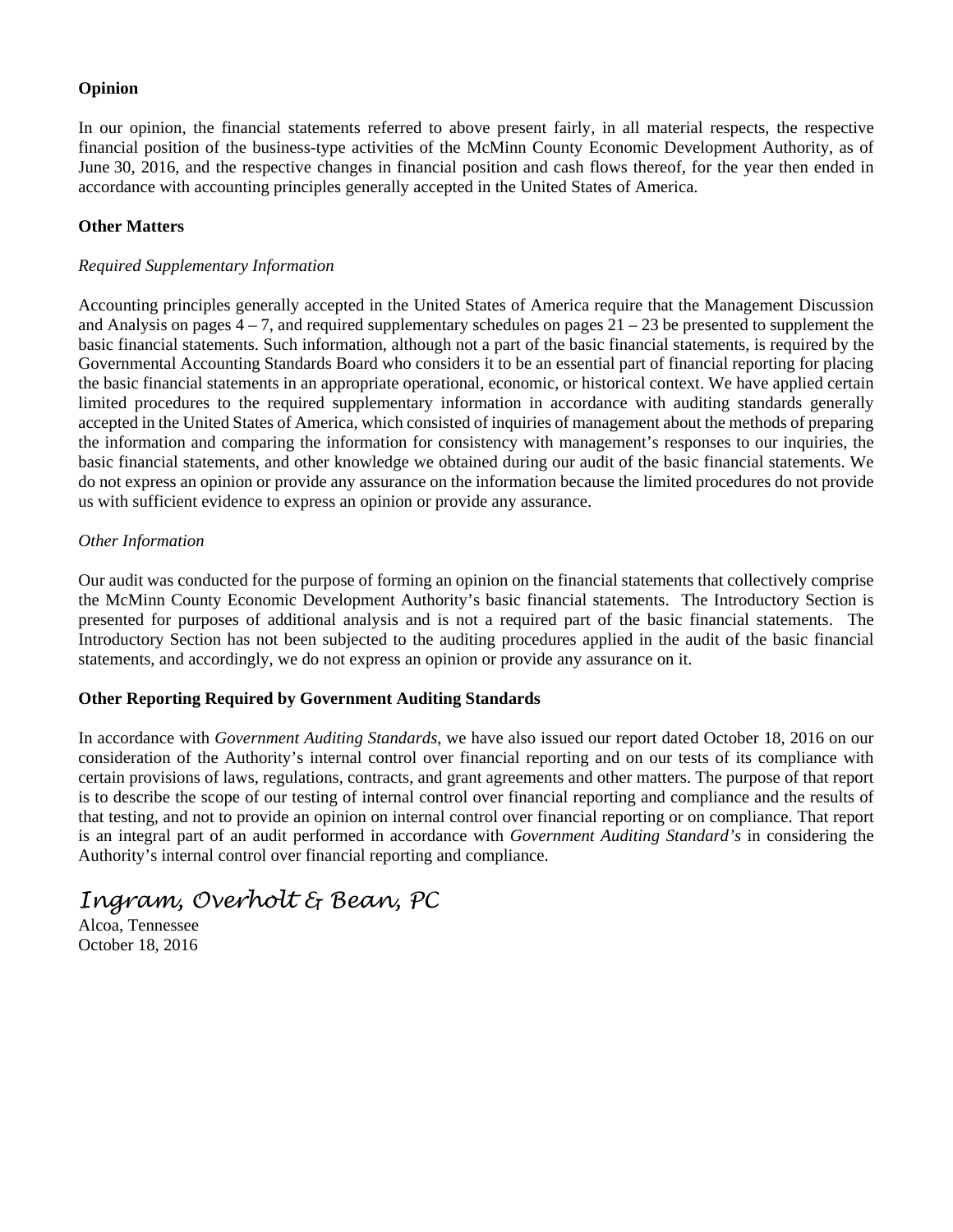# **MCMINN COUNTY ECONOMIC DEVELOPMENT AUTHORITY**  (A Nonprofit Organization) MANAGEMENT'S DISCUSSION AND ANALYSIS JUNE 30, 2016

# **FINANCIAL HIGHLIGHTS**

Our discussion and analysis of the McMinn County Economic Development Authority's financial performance provides an overview of the Authority's activities for the year ended June 30, 2016. Please read it in conjunction with the Authority's financial statements, as listed in the Table of Contents

Authority net position increased by \$44,737 for the fiscal year reported.

Total net position is comprised of the following:

- 1. Investment in capital assets of \$16,674 includes property and equipment, net of accumulated depreciation.
- 2. Unrestricted net position of \$154,416 represents the portion available to maintain the Authority's continuing obligation to the McMinn County residents.
- 3. Restricted net position of \$3,680,912 represents the portion available for industrial park property held for resale and improvement funds for the property.

Total operating revenues for the year ended June 30, 2016 and 2015 were \$256,425 and \$262,559, respectively.

Total operating expenses for the year ended June 30, 2016 and 2015 were \$211,707 and \$198,717, respectively.

Total liabilities of the Authority increased from \$15,269 to \$26,525 during the fiscal year.

# **OVERVIEW OF THE FINANCIAL STATEMENTS**

The basic financial statement includes: (1) Statement of Net Position, (2) Statement of Revenues, Expenses and Changes in Net Position, (3) Statement of Cash Flows, and (4) Notes to the financial statements. The Authority also includes in this report additional information to supplement the basic financial statements.

The *Statement of Net Position* is a statement of position presenting information that includes all of the Authority's assets and liabilities, with the differences reported as Net Position. Over time, increase or decreases in net position may serve as a useful indicator of whether the financial position of the Authority as a whole is improving or deteriorating. Evaluation of the overall economic health of the Authority would extend to other non-financial factors, such as county population changes or advances in communications technology, in addition to the financial information provided in this report.

The *Statement of Revenues, Expenses and Changes in Net Position* reports how the Authority's net position changed during the current fiscal year. All current year revenues and expenses are included regardless of when cash is received or paid. This statement is designed to show the financial reliance of the Authority's activities on revenues provided by McMinn County, Cities of Athens and Etowah, McMinn County Bond Board and Athens Utilities Board.

The *Statement of Cash Flows* traces the effect that the fiscal year financial events had on the balance of cash in Authority accounts. It is useful in planning major purchases or retirement of debt, but is not a measure of net income or loss.

The *Notes to the Financial Statements* provide information essential to a full understanding of the financial statements. The notes to the financial statements begin immediately following the basic financial statements.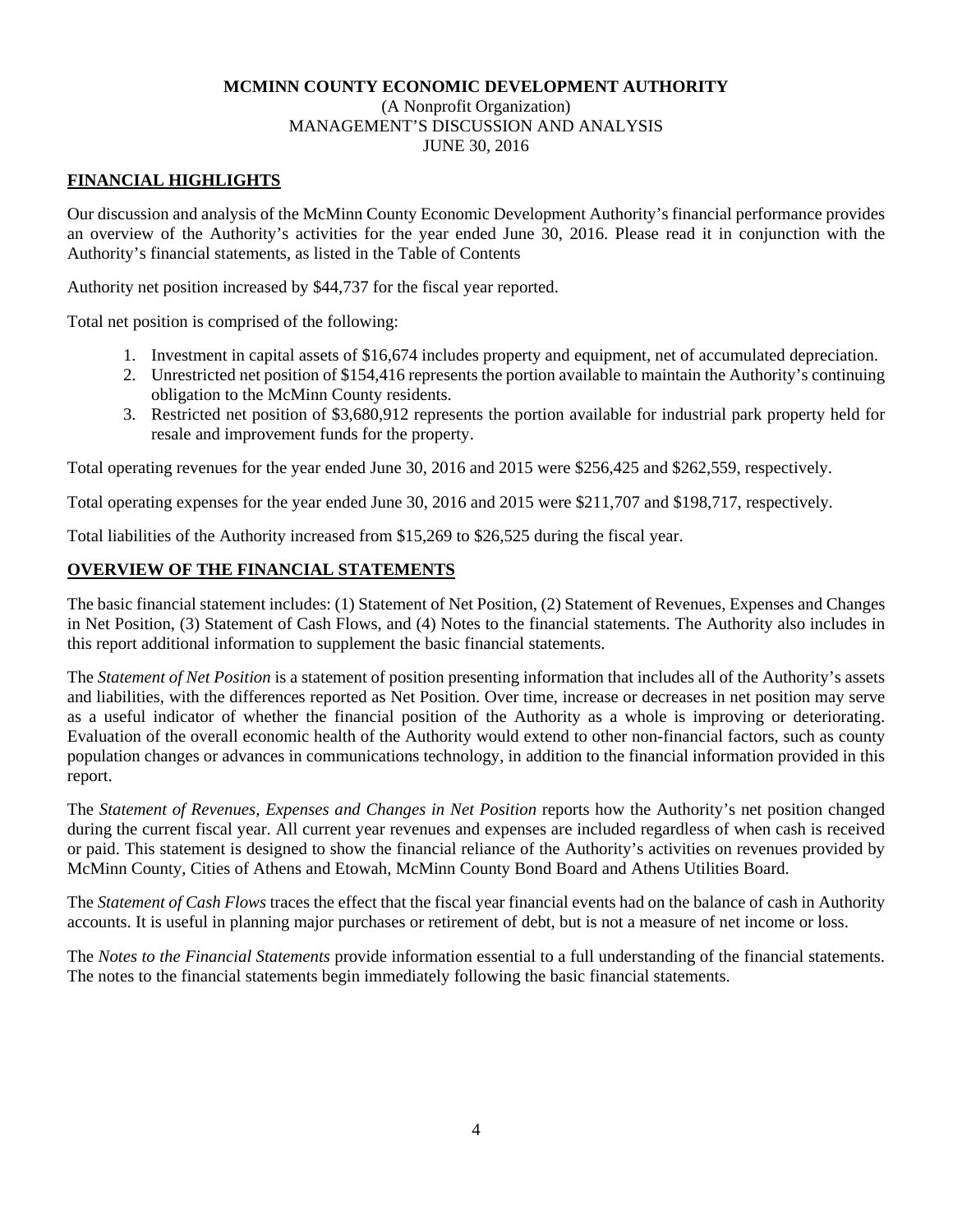# **MCMINN COUNTY ECONOMIC DEVELOPMENT AUTHORITY**  (A Nonprofit Organization) MANAGEMENT'S DISCUSSION AND ANALYSIS

JUNE 30, 2016

## **FINANCIAL ANALYSIS OF THE AUTHORITY**

One of the most important questions asked about the Authority's finances is: "Is the Authority better off or worse off as a result of this year's activities?" The Statement of Net Positon and the Statement of Revenues, Expenses and Changes in Net Position reports information about the Authority's activities in a way that will help answer this question. These statements report the net position of the Authority and the changes in it. One can think of the Authority's net position as one way to measure financial health of the organization. Over time, increases or decreases in the Authority's net position are one indicator of whether its financial health is improving or deteriorating. The Authority's net position has increased by \$44,737 during the year ended June 30, 2016.

|                                                                                        | <b>Table 1</b><br><b>Net Position</b> |                                |                                      |
|----------------------------------------------------------------------------------------|---------------------------------------|--------------------------------|--------------------------------------|
|                                                                                        | <u>June 30, 2016</u>                  | June 30, 2015                  | <b>Increase</b><br><u>(Decrease)</u> |
| Assets:<br>Current and other assets                                                    | \$<br>210,425                         | \$<br>182,910                  | \$<br>27,515                         |
| Capital assets and non-depreciable<br>property held for resale                         | 3,631,030                             | 3,633,050                      | (2,020)                              |
| <b>Total assets</b>                                                                    | 3,841,455                             | 3,815,960                      | <u>25,495</u>                        |
| Deferred outflows of resources                                                         | 37,072                                | 6,574                          | 30,498                               |
| Liabilities:<br>Other liabilities                                                      | 26,525                                | 13,519                         | 13,006                               |
| Deferred inflows of resources                                                          |                                       | 1,750                          | (1,750)                              |
| <b>Net Position:</b><br>Net investment in capital assets<br>Unrestricted<br>Restricted | 16,674<br>154,416<br>3,680,912        | 13,283<br>113,070<br>3,680,912 | 3,391<br>41,346                      |
| Total net position                                                                     | 3,852,002                             | 3,807,265                      | 44.737                               |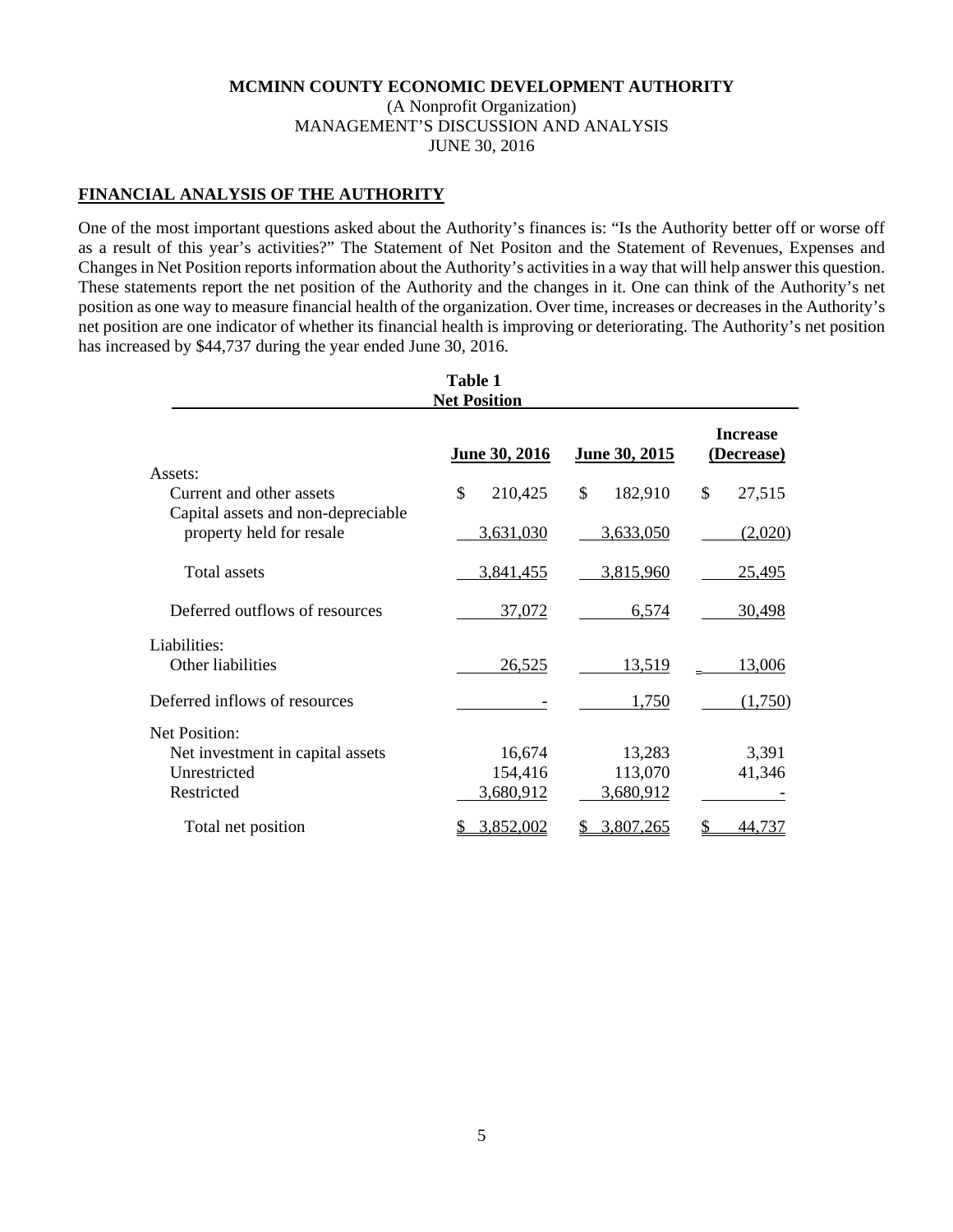## (A Nonprofit Organization) MANAGEMENT'S DISCUSSION AND ANALYSIS JUNE 30, 2016

Changes in the Authority's net position can be determined by reviewing the following condensed Statement of Revenue, Expenses and Changes in Net Position for the year.

| Table 2<br><b>Statement of Revenues, Expenses, and Changes in Net Position</b>             |                                |                         |                               |  |  |
|--------------------------------------------------------------------------------------------|--------------------------------|-------------------------|-------------------------------|--|--|
|                                                                                            | <b>June 30,</b><br><u>2016</u> | <b>June 30,</b><br>2015 | <b>Increase</b><br>(Decrease) |  |  |
| Revenue:<br>Operating revenue                                                              | \$<br>256,425                  | 262,559<br>$\mathbb{S}$ | \$<br>(6, 134)                |  |  |
| Expenses:<br>Operating expenses                                                            | 211,707                        | 196,717                 | 14,990                        |  |  |
| Operating income (loss)                                                                    | 44,718                         | 66,842                  | (21, 124)                     |  |  |
| Non-operating income (expense):<br>Interest income<br>Total non-operating income (expense) | 19<br>19                       | 106<br>106              | (87)<br>(87)                  |  |  |
| Change in net position                                                                     | 44,737                         | 66,948                  | (22,211)                      |  |  |
| Beginning net position, as previously stated                                               | 3,807,265                      | 3,731,792               | 75,473                        |  |  |
| Prior Period Adjustment – Employer Pension<br>match                                        |                                | 8,525                   | (8,525)                       |  |  |
| Beginning net position, as restated                                                        | 3,807,265                      | 3,740,317               | 66,948                        |  |  |
| Ending net position                                                                        | \$3,852,002                    | \$3,807,265             | <u>44,737</u>                 |  |  |

# **Budgetary Highlights**

The Authority adopts an annual operating budget which includes proposed expenses and the means for paying these expenses. As conditions change during the year the budget may be amended to prevent budget overruns.

# **Capital Assets**

The Authority's total investment in capital assets amounts to \$41,926 with accumulated depreciation of \$25,252, for a net investment of \$16,674. Capital assets include a vehicle, office furniture and equipment.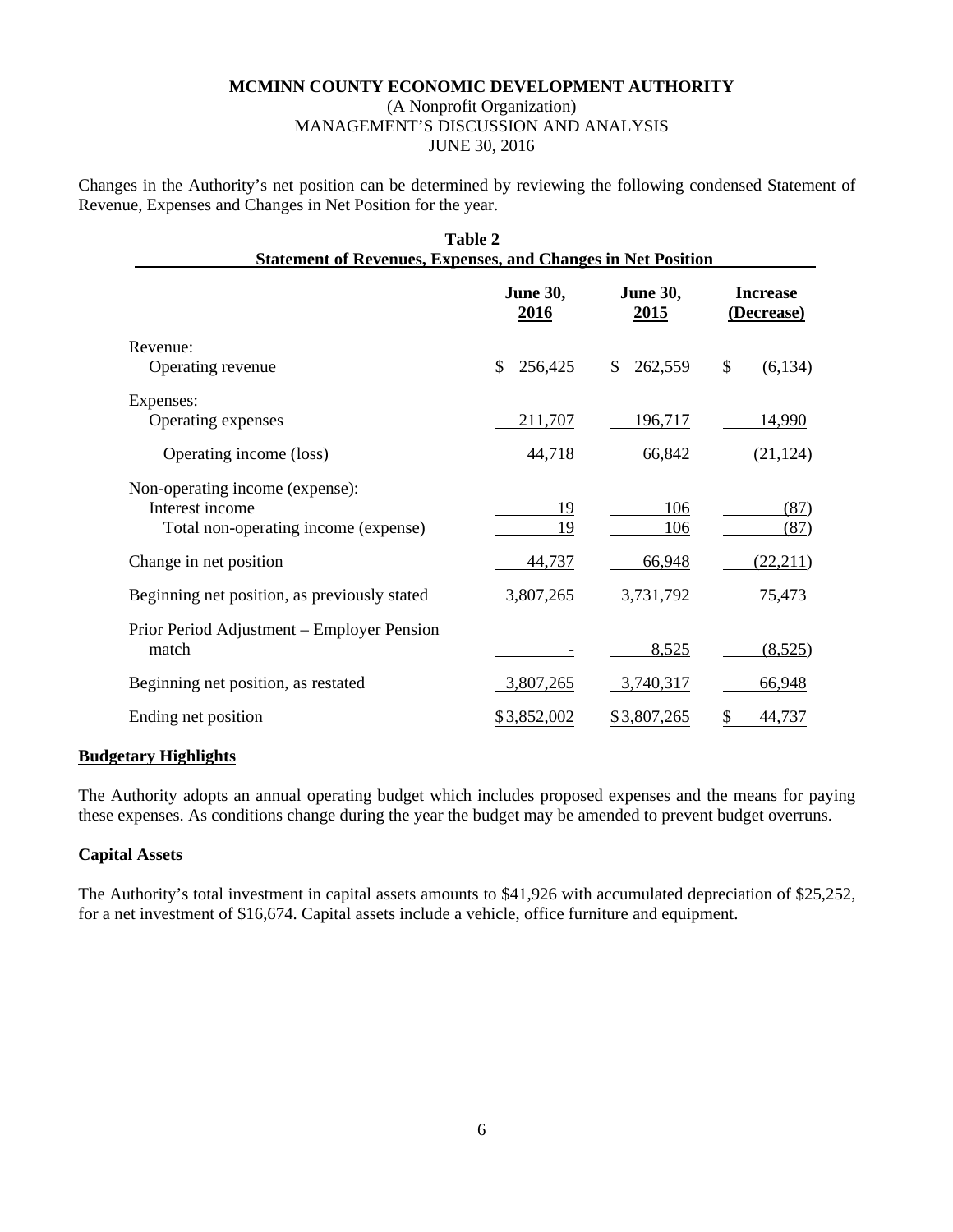## (A Nonprofit Organization) MANAGEMENT'S DISCUSSION AND ANALYSIS JUNE 30, 2016

| Table 3<br><b>Capital Assets</b>          |                         |                                |  |
|-------------------------------------------|-------------------------|--------------------------------|--|
|                                           | <b>June 30,</b><br>2016 | <b>June 30,</b><br>2015        |  |
| Automobile                                | \$<br>37,509            | \$<br>37,509                   |  |
| Office furniture and equipment            | 4,417<br>41,926         | 4,417<br>41,926                |  |
| Less accumulated depreciation             | (25, 252)               | (23, 232)                      |  |
| Total capital assets, net                 | 16,674                  | <u>18,694</u>                  |  |
|                                           | <b>June 30,</b><br>2016 | <b>June 30,</b><br><u>2015</u> |  |
| Non-depreciable property held for resale: |                         |                                |  |
| Mt. Verd Industrial Park                  | \$1,335,533             | \$1,335,533                    |  |
| Athens I-75 Industrial Park               | 1,821,669               | 1,821,669                      |  |
| North Etowah Industrial Park              | 457,154                 | 457,154                        |  |
|                                           | <u>\$3,614,356</u>      | <u>\$3,614,356</u>             |  |

## **Economic Factors and Future Needs**

Originally, the McMinn County Economic Development Authority was established to recruit manufacturing industries. Over the past years, the Authority has evolved into a much more diverse entity. The Authority's main two functions are to recruit both new industry and to aid existing industries in their expansion efforts.

# **Contact the Authority's Management**

This annual financial report is designed to provide a general overview of the McMinn County Economic Development Authority's finances and to demonstrate its accountability for the funding it receives. If you have any questions about this report, or need additional financial information, please contact the Authority's Executive Director at McMinn County Economic Development Authority, 5 S. Hill Street, Suite C, Athens, TN 37303.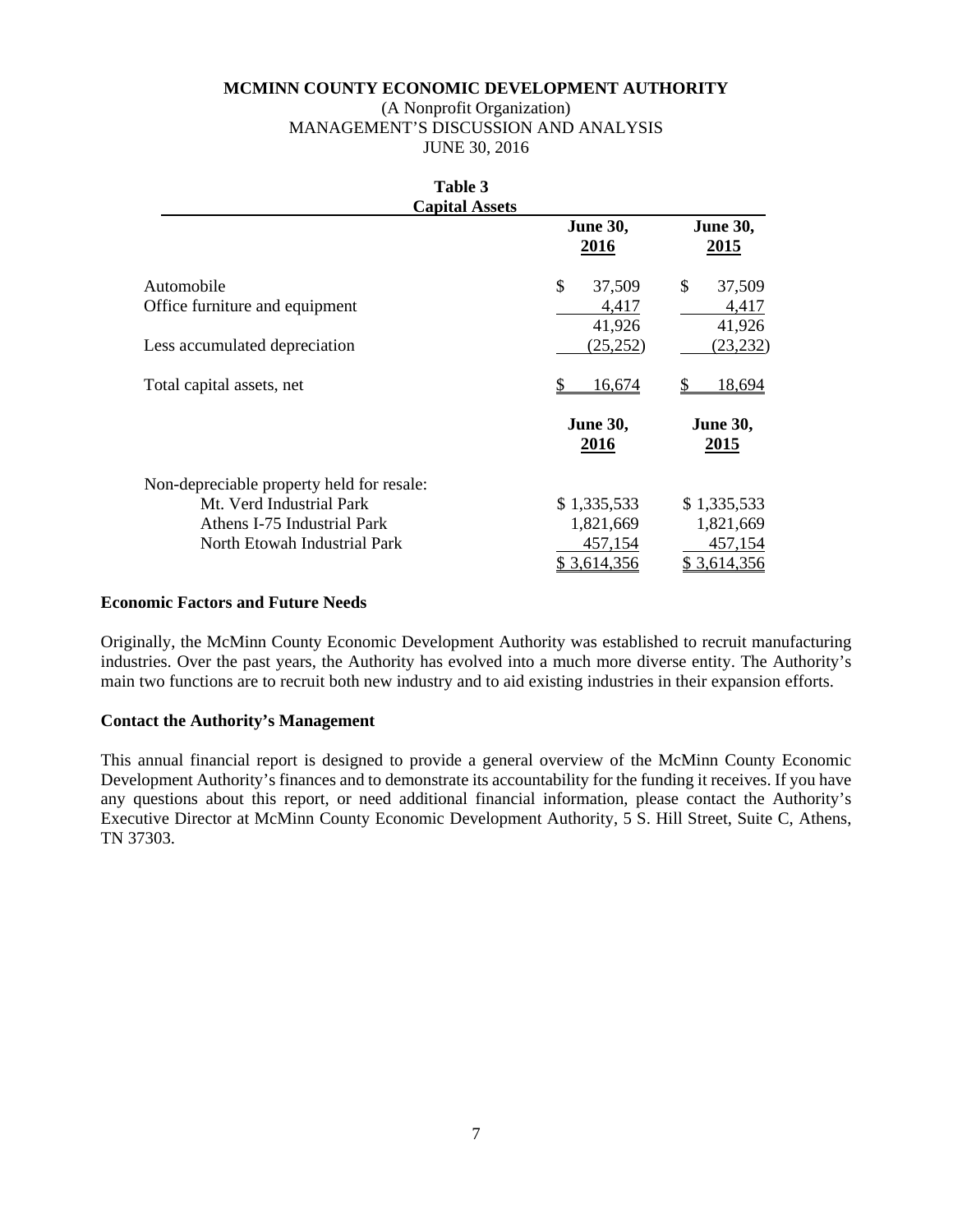BASIC FINANCIAL STATEMENTS

June 30, 2016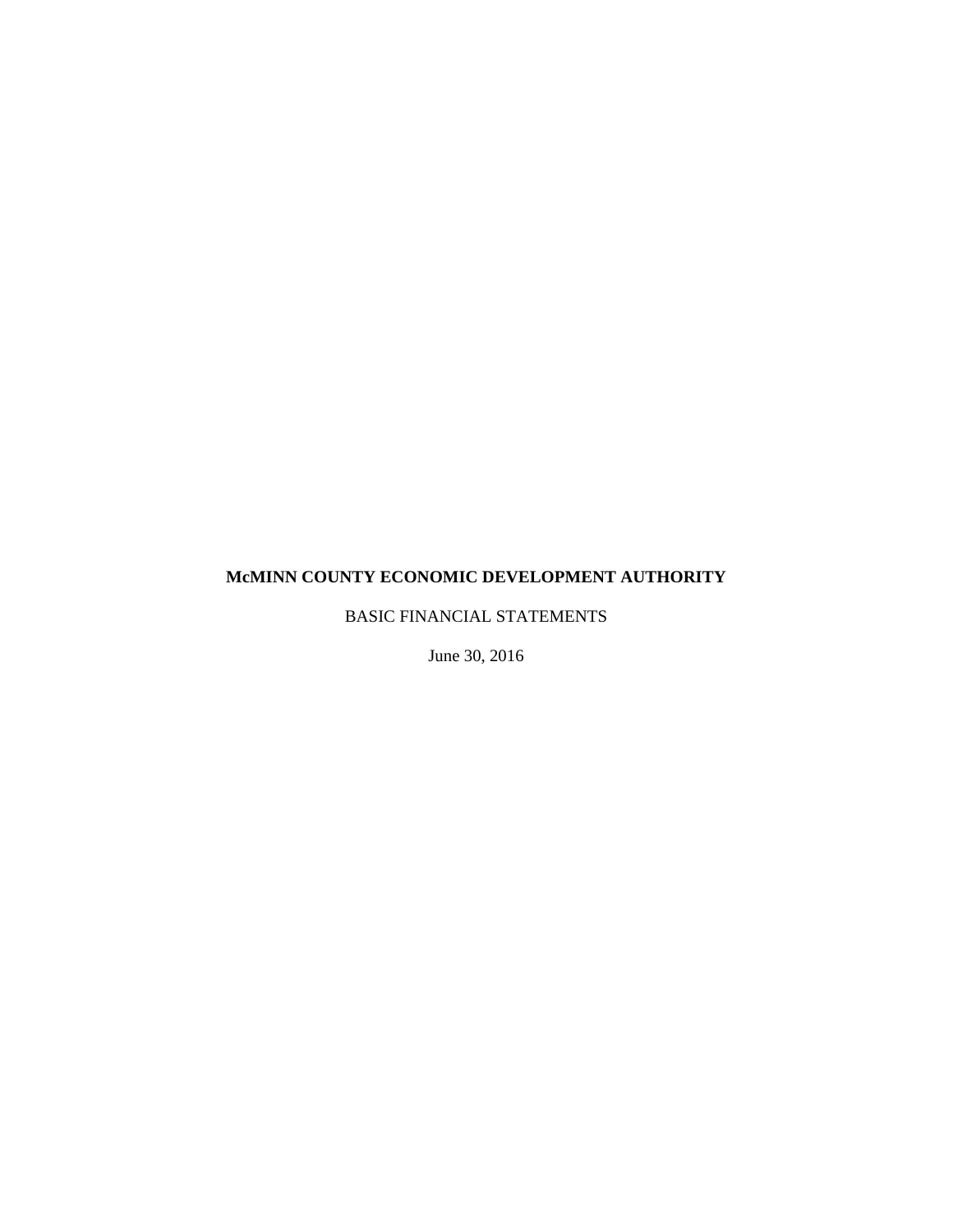# **MCMINN COUNTY ECONOMIC DEVELOPMENT AUTHORITY**  (A Nonprofit Organization)

STATEMENT OF NET POSITION

JUNE 30, 2016

# **ASSETS AND DEFERRED OUTFLOWS OF RESOURCES**

| <b>Current Assets:</b>                                                       |               |                          |
|------------------------------------------------------------------------------|---------------|--------------------------|
| Cash and cash equivalents                                                    | \$<br>199,756 |                          |
| Accounts receivable                                                          | 7,425         |                          |
| Prepaid insurance                                                            | 3,244         |                          |
| <b>Total Current Assets</b>                                                  |               | $\mathcal{S}$<br>210,425 |
| Capital assets, net                                                          |               | 16,674                   |
| Non-depreciable Property held for resale:                                    |               |                          |
| Mt. Verd Industrial Park                                                     | 1,335,533     |                          |
| Athens I-75 Industrial Park                                                  | 1,821,669     |                          |
| North Etowah Industrial Park                                                 | 457,154       |                          |
| Total Non-depreciable Property Held for Resale                               |               | 3,614,356                |
| <b>Total</b> assets                                                          |               | 3,841,455                |
| Deferred outflows of resources – Pension deferrals                           |               | 37,072                   |
| <b>LIABILITIES, DEFERRED INFLOWS OF RESOURCES</b><br><b>AND NET POSITION</b> |               |                          |
| <b>Current Liabilities:</b>                                                  |               |                          |
| Accounts payable                                                             | 272           |                          |
| Due to employees                                                             | 197           |                          |
| Pension contributions payable                                                | 1,250         |                          |
| Net pension liability                                                        | 24,806        |                          |
| <b>Total Current Liabilities</b>                                             |               | 26,525                   |
| Deferred inflows of resources                                                |               |                          |
| Net Position:                                                                |               |                          |
| Investment in capital assets                                                 |               | 16,674                   |
| Unrestricted                                                                 |               | 154,416                  |
| Restricted                                                                   |               | 3,680,912                |
| <b>Total Net Position</b>                                                    |               | 3,852,002<br>\$          |

See accompanying independent auditors' report and notes.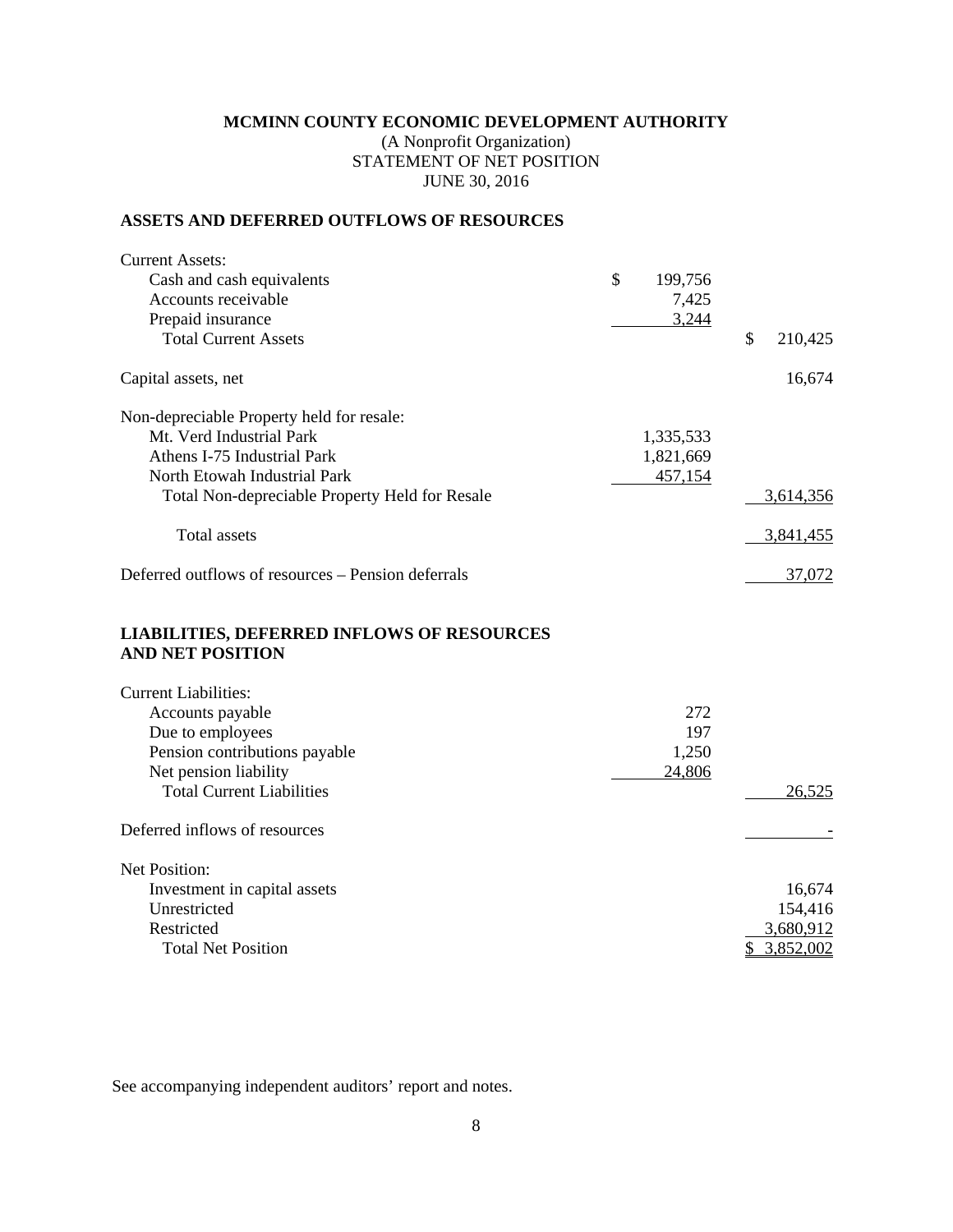# (A Nonprofit Organization) STATEMENT OF REVENUES, EXPENSES AND CHANGE IN NET POSTION FOR THE YEAR ENDED JUNE 30, 2016

## **OPERATING SUPPORT AND REVENUES:**

| Athens Utilities Board                      | \$<br>61,000 |
|---------------------------------------------|--------------|
| City of Athens                              | 35,000       |
| City of Etowah                              | 5,000        |
| <b>Etowah Utilities Board</b>               | 20,000       |
| <b>McMinn County</b>                        | 65,000       |
| General membership                          | 23,150       |
| <b>EDA</b> Partners                         | 24,500       |
| Grants: TN Three Star                       | 7,417        |
| <b>Tennessee Valley Authority</b>           | 11,000       |
| Miscellaneous                               | 4,358        |
| <b>Total Operating Support and Revenues</b> | 256,425      |

## **OPERATING EXPENSES:**

| Communications                      | 3,205       |
|-------------------------------------|-------------|
| <b>Salaries</b>                     | 115,934     |
| Payroll taxes/fringe benefits       | 18,200      |
| Business insurance                  | 3,975       |
| Office supplies and printing        | 4,650       |
| Marketing                           | 3,550       |
| Retirement                          | 9,132       |
| Dues and subscriptions              | 3,404       |
| Telephone and internet              | 3,003       |
| Professional fees                   | 8,621       |
| <b>Insurance</b> – Industrial Parks | 6,159       |
| Salute to Industry Day              | 5,515       |
| Meetings                            | 2,253       |
| Three Star                          | 6,950       |
| Travel and business development     | 10,005      |
| Local travel                        | 4,133       |
| Depreciation                        | 2,020       |
| Miscellaneous                       | 998         |
| <b>Total Operating Expenses</b>     | 211,707     |
| <b>Operating Income</b>             | 44,718      |
| NON-OPERATING REVENUE (EXPENSE)     |             |
| Interest earned                     | 19          |
| Change in Net Position              | 44,737      |
| Net Position - Beginning of year    | 3,807,265   |
| Net Position – End of year          | \$3,852,002 |

See accompanying independent auditors' report and notes.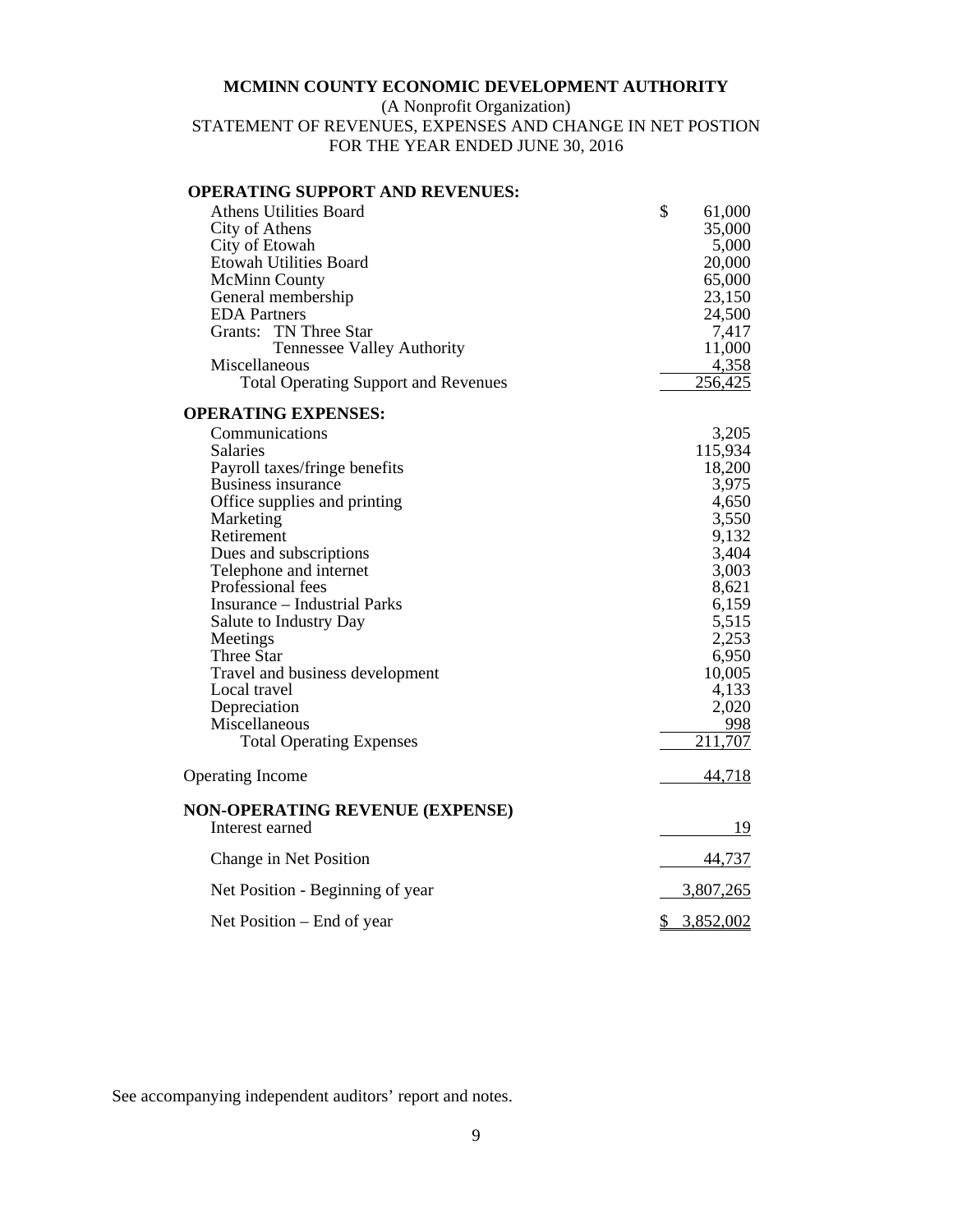# (A Nonprofit Organization) STATEMENT OF CASH FLOWS FOR THE YEAR ENDED JUNE 30, 2016

| CASH FLOWS FROM OPERATING ACTIVITIES:                  |    |           |
|--------------------------------------------------------|----|-----------|
| Cash received from support and revenues                | \$ | 252,174   |
| Cash paid to vendors and suppliers                     |    | (91, 273) |
| Payments to employees/benefits/taxes                   |    | (135,574) |
| Net Cash Flows Provided by Operating Activities        |    | 25,327    |
| CASH FLOWS FROM CAPITAL AND RELATED ACTIVITIES:        |    |           |
| Principal payments on debt                             |    | (5,411)   |
| <b>CASH FLOWS FROM INVESTING ACTIVITIES:</b>           |    |           |
| Interest income                                        |    | 19        |
| Net Cash Flows Provided by Investing Activities        |    | 19        |
| Net Increase in Cash and Cash Equivalents              |    | 19,935    |
| Cash and Cash Equivalents at Beginning of Year         |    | 179,821   |
| Cash and Cash Equivalents at End of Year               | S  | 199,756   |
| Reconciliation of Operating Income to Cash Provided by |    |           |
| <b>Operating Activities:</b>                           |    |           |
| Operating income                                       | \$ | 44,718    |
| Depreciation                                           |    | 2,020     |
| Changes in Assets and Liabilities:                     |    |           |
| Receivables                                            |    | (7, 425)  |
| Prepaid insurance                                      |    | (155)     |
| Accounts payable                                       |    | (6,389)   |
| Deferred outflows/inflows                              |    | (7, 442)  |
| Cash Provided by Operating Activities                  | \$ | 25,327    |

See accompanying independent auditors' report and notes.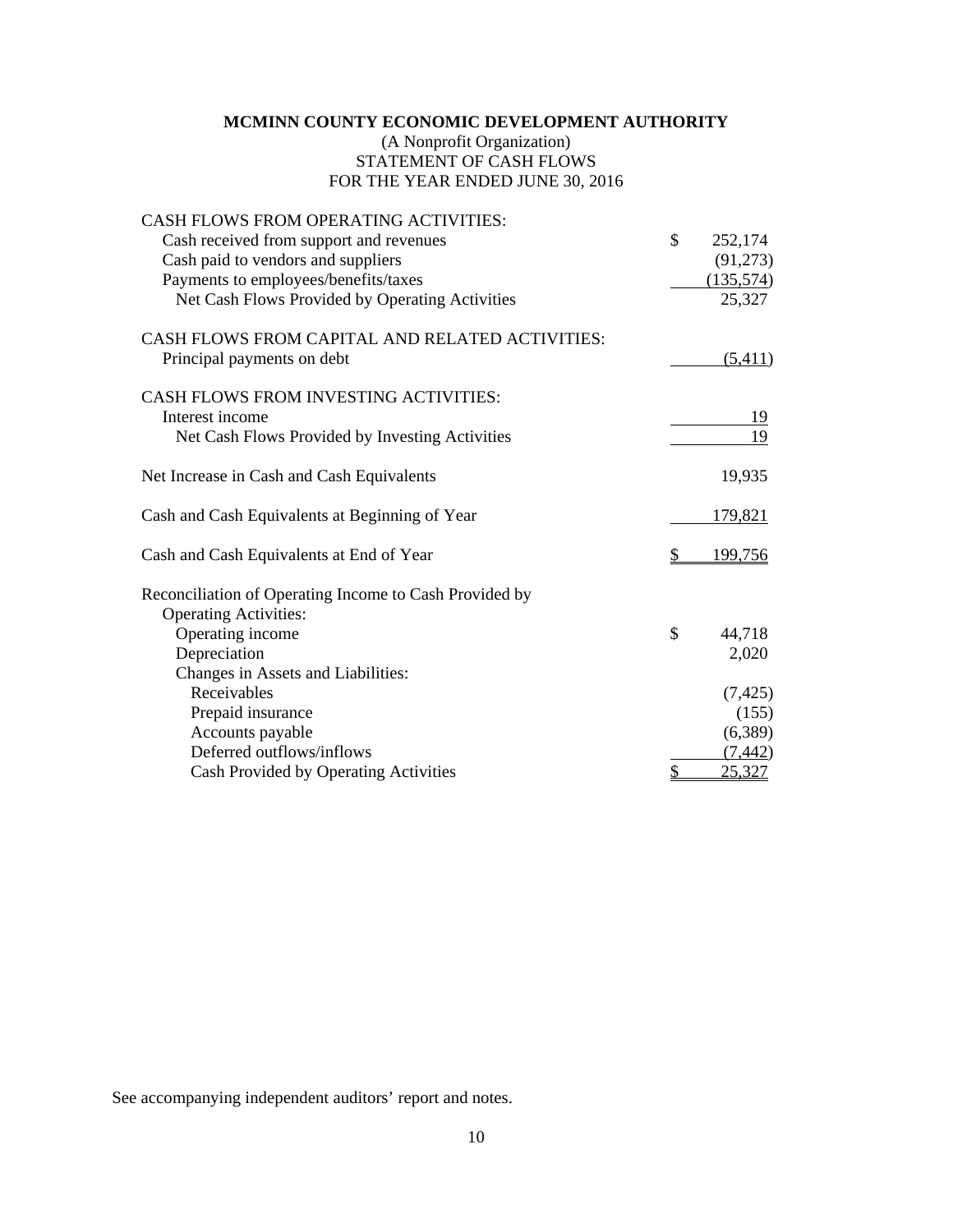(A Nonprofit Organization) NOTES TO FINANCIAL STATEMENTS JUNE 30, 2016

# **NOTE 1 – SUMMARY OF SIGNIFICANT ACCOUNTING POLICIES**

**Nature of operations.** The primary objective of the McMinn County Economic Development Authority (established October 30, 1986) is to promote McMinn County, Tennessee in terms of industrial development and expansion. The Authority endeavors to recruit new industry into McMinn County as well as to aid existing industries in their expansion efforts. The Authority is supported primarily through funding from local governments and general membership dues. The Authority's By-laws authorize that a Board of Directors shall manage the business and affairs of the entity, and are authorized to employ an Executive Director and staff to manage the entity. The By-laws reflect the following as the Board of Directors:

- 1) McMinn County Mayor
- 2) One representative from each of the funding agencies of the entity
- 3) Twelve members from the general membership to be elected at the annual meeting The first election will be 4 members elected for a 1-year term, 4 members elected for a 2-year term, and 4 members elected for a 3-year term
- 4) Two ex-officio voting members representing the Athens and Etowah Chambers of Commerce
- 5) One ex-officio non-voting Director each from the cities of Calhoun, Englewood, and Niota
- 6) Four ex-officio non-voting Directors City Manager of Athens and Etowah, and the State Senator and Representative who represent McMinn County
- 7) One ex-officio voting Director owning property in Green Belt Status
- 8) Two ex-officio voting Directors from school systems in Athens and Etowah

**Basis of accounting.** The accounting and financial reporting treatment is determined by the applicable measurement focus and basis of accounting. Measurement focus indicates the type of resources being measured such as current financial resources or economic resources. The basis of accounting indicates the timing of transactions or events for recognition in the financial statements.

The accompanying financial statements are reported using the "economic resources measurement focus," and the "accrual basis of accounting." Revenues are recorded when earned and expenses are recorded when a liability is incurred, regardless of the timing of related cash flows.

The accompanying financial statements include the Authority and all its component units (if applicable), collectively referred to as "the financial reporting entity", in accordance with the Governmental Accounting Standards Board's ("GASB") Statement 14 as amended by GASB Statement 39.

**Basis of presentation.** The financial statements of the Authority have been prepared in conformity with accounting principles generally accepted in the United States of America (GAAP) as applied to governmental units. The Governmental Accounting Standards Board (GASB) is the accepted standardsetting body for establishing governmental accounting and financial reporting principles. The Authority applies all GASB pronouncements.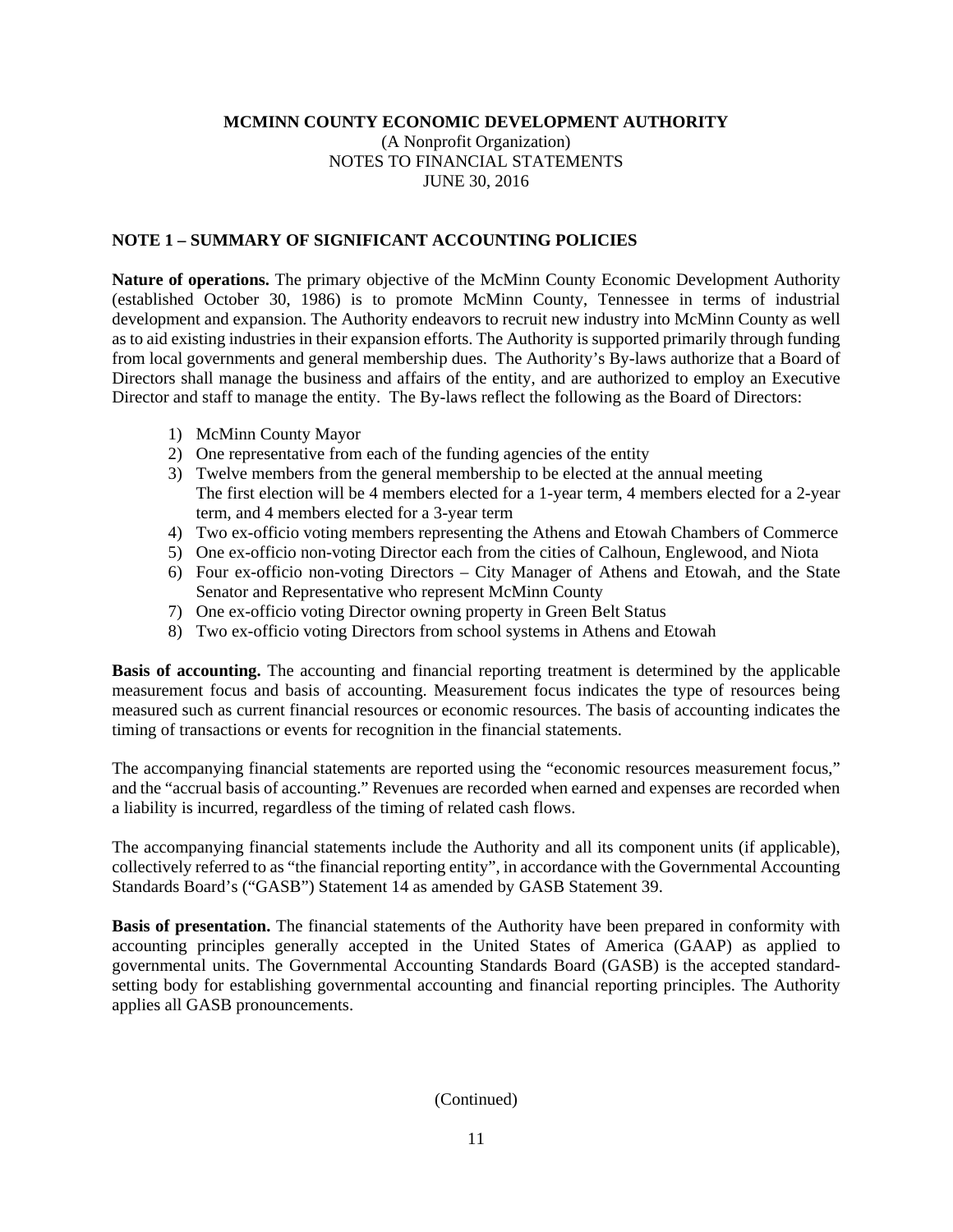# **MCMINN COUNTY ECONOMIC DEVELOPMENT AUTHORITY**  (A Nonprofit Organization) NOTES TO FINANCIAL STATEMENTS JUNE 30, 2016

## **NOTE 1 – SUMMARY OF SIGNIFICANT ACCOUNTING POLICIES (Continued)**

**Basis of presentation (Continued).** The McMinn County Economic Development Authority's operations are accounted for as a proprietary fund. This fund type is used to account for operations 1) that are financed and operated in a manner similar to private business enterprises – where the intent of the governing body is that the costs (expenses, including depreciation) of providing goods or services to the general public on a continuing basis be financed or recovered primarily through user charges; or 2) where the governing body has decided that periodic determination of revenues earned, expenses incurred, and/or net income is appropriate for capital maintenance, public policy, management control, accountability, or other purpose.

**Cash and cash equivalents.** For financial statement purposes, the Authority considers all highly liquid investments with original maturities of three months or less to be cash equivalents. The carrying amounts reflected in the statement of financial position for cash and cash equivalents approximate the respective fair values due to the short maturities of those investments.

**Property and equipment.** The Authority capitalizes all expenditures for furnishings and equipment in excess of \$1,000. Purchased furnishings and equipment are carried at cost. Depreciation is computed using the declining balance method. Non-depreciable property held for resale is recorded at acquisition cost plus improvement costs.

**Unearned revenue.** It is the Authority's policy to invoice members and funding agencies prior to the beginning of the next fiscal year. Income from membership dues and agency funding is deferred and recognized over the period to which it relates.

**Advertising.** The Authority uses advertising to promote its programs and services among the audiences it serves. Advertising costs are expensed as incurred.

**Tax exempt status.** The Authority is exempt from federal income tax as an organization described in Section 501(c)(6) of the Internal Revenue Code. However, income from certain activities not directly related to the Authority's tax-exempt purpose is subject to taxation as unrelated business income. There was no such income for the year ended June 30, 2016. The Organization's Forms 990 *Return of Organization Exempt from Income Tax*, for the years ended June 30, 2012, 2013 and 2014 are subject to examination by the Internal Revenue Service, generally for three years after the returns are filed.

**Contributed facilities.** The Authority occupies without charge an office located in a government-owned building. The estimated fair rental value of the premises is not included in the accompanying financial statements.

**Use of estimates.** The preparation of financial statements in conformity with generally accepted accounting principles requires management to make estimates and assumptions that affect certain reported amounts and disclosures. Accordingly, actual results could differ from those estimates.

**Related organizations.** The Authority Board consists of twenty-nine members including appointed officials from McMinn County and the cities of Athens, Etowah, Englewood, and Niota.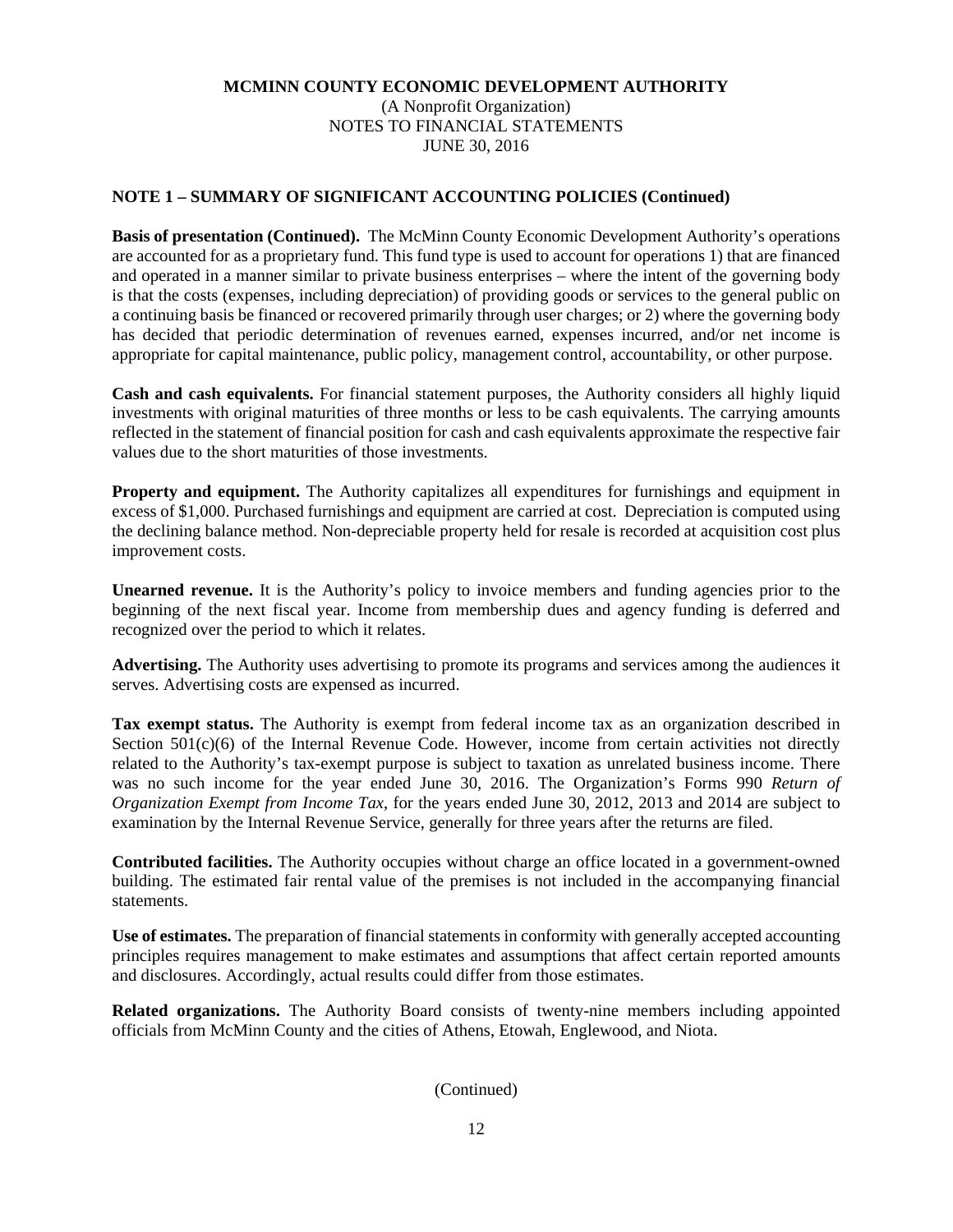# **MCMINN COUNTY ECONOMIC DEVELOPMENT AUTHORITY**  (A Nonprofit Organization) NOTES TO FINANCIAL STATEMENTS JUNE 30, 2016

# **NOTE 1 – SUMMARY OF SIGNIFICANT ACCOUNTING POLICIES (Continued)**

**Operating and Non-operating Revenues and Expenses.** Proprietary funds distinguish operating revenues and expenses from non-operating items. Operating revenues and expenses generally result from providing services in connection with a proprietary fund's principal ongoing operations. The principal operating revenues of the Authority include general memberships and EDA Partners. Operating expenses include personnel costs, contractual services, and expenses include personnel costs, contractual services, and expenses related to special projects. All revenues and expenses not meeting this definition are reported as non-operating revenues and expenses.

**Recently Issued and Adopted Accounting Pronouncements.** In June 2012 the Governmental Accounting Standards Board issued Statement No. 68, *Accounting and Financial Reporting for Pensions,*  effective for the fiscal year beginning July 1, 2014. This statement revises existing standards for measuring and reporting pension liabilities for pensions provided by the Authority to its employees. This Statement requires recognition of a liability equal to the net pension liability, which is measured as the total pension liability, less the amount of the pension plan's fiduciary net position. The Authority implemented this standard effective July 1, 2014.

**Pensions.** For purposes of measuring the net pension liability, deferred outflows of resources and deferred inflows of resources related to pensions, and pension expense, information about the fiduciary net position of McMinn County Economic Development Authority's participation in the Public Employee Retirement Plan of the Tennessee Consolidated Retirement System (TCRS), and additions to/deductions from McMinn County Economic Development Authority's fiduciary net position have been determined on the same basis as they are reported by the TCRS for the Public Employee Retirement Plan. For this purpose, benefits (including refunds of employee contributions) are recognized when due and payable in accordance with the benefit terms of the Public Employees Retirement Plan of TCRS. Investments are reported at fair value.

**Net Position Flow Assumptions.** Net position – net investment in capital assets consists of capital assets, net of accumulated depreciation, reduced by the outstanding balances of any borrowings used for the acquisition, construction or improvement of those assets. The net investment of capital assets will also include deferred outflows of resources and deferred inflows of resources that are attributable to the acquisition, construction, or improvement of those assets or related debt. If there are any significant unspent related debt proceeds or deferred inflows of resources at year-end, the portion of the debt or deferred inflows of resources attributable to the unspent proceeds are not included in the calculation of net investment in capital assets. Rather, the portion of the debt is included in the same net position component (restricted or unrestricted) as the unspent proceeds.

Net position is reported as restricted when there are limitations imposed on its use either through enabling legislation adopted or external restrictions imposed by creditors, grantors, laws or regulations of other governments.

Sometimes the Authority will fund outlays for a particular purpose from both restricted (e.g., restricted bond or grant proceeds) and unrestricted resources. In order to calculate the amounts to report as net position – restricted and net position – unrestricted, a flow assumption must be made about the order in which the resources are considered to be applied. It is the Authority's policy to consider net position – restricted to have been depleted before net position – unrestricted is applied.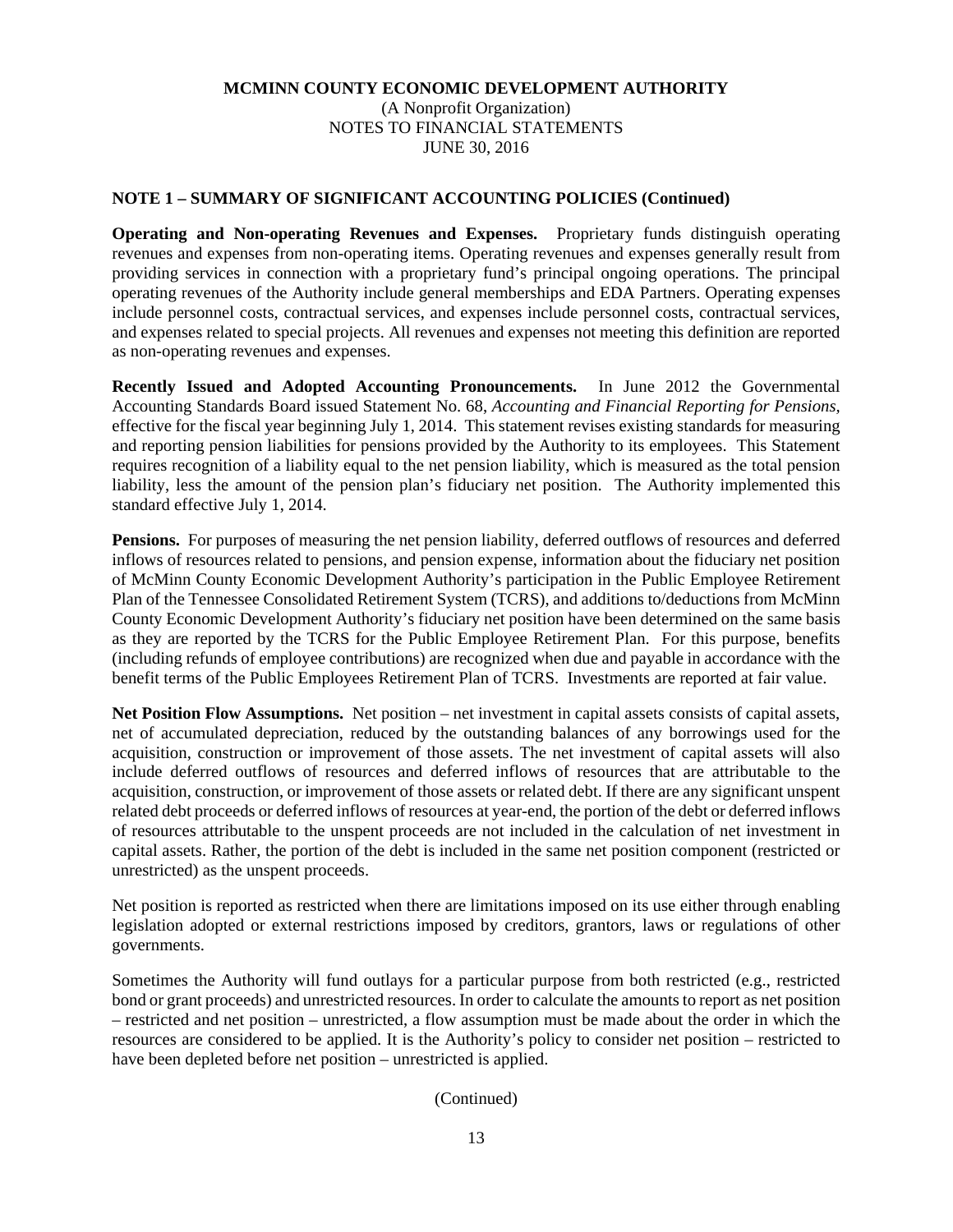## **MCMINN COUNTY ECONOMIC DEVELOPMENT AUTHORITY**  (A Nonprofit Organization) NOTES TO FINANCIAL STATEMENTS

JUNE 30, 2016

# **NOTE 2 – CASH**

At June 30, 2016, \$199,756 in cash consists of two checking accounts at two banks, insured for \$250,000 each.

# **NOTE 3 – NON-DEPRECIABLE PROPERTY HELD FOR RESALE**

Property held for resale is stated at cost, including interest capitalized during development. The property's purpose is to attract industry to McMinn County. Proceeds from the sale of the I-75 and Mt. Verd property will be retained by the Authority for future industrial property purchases and maintenance activities.

In June 2000, the City of Etowah conveyed a portion of the North Etowah Industrial Park to the Authority for future development and sale. The Authority, the City of Etowah and McMinn County have executed an agreement regarding the disposition of the proceeds from any sales of said property.

# **NOTE 4 – FURNISHINGS AND EQUIPMENT**

Furnishings and equipment at June 30 consists of the following:

|                                | <b>Balance</b><br>$7 - 1 - 15$ | <b>Additions</b>         | Retirements | <b>Balance</b><br>$6 - 30 - 16$ |
|--------------------------------|--------------------------------|--------------------------|-------------|---------------------------------|
| Office furnishings             | 4.417                          | $\overline{\phantom{a}}$ | -           | 4.417                           |
| Auto                           | 37,509                         |                          |             | 37,509                          |
|                                | 41,926                         |                          |             | 41,926                          |
| Less: accumulated depreciation | (23, 232)                      | (2,020)                  |             | (25, 252)                       |
|                                | 8.694                          |                          |             | 16.674                          |

Depreciation expense was \$2,020 for the year ended June 30, 2016.

# **NOTE 5 – GENERAL INFORMATION ABOUT THE PENSION PLAN**

# *Plan Description*:

Employees of the Authority are provided a defined benefit pension plan through the Public Employee Retirement Plan, an agent multiple-employer pension plan administered by the TCRS. The TCRS was created by state statute under Tennessee Code Annotated Title 8, Chapters 34-37. The TCRS Board of Trustees is responsible for the proper operation and administration of the TCRS. The Tennessee Treasury Department, an Authority in the legislative branch of state government, administers the plans of the TCRS. The TCRS issues a publically available financial report that can be obtained at www.treasury.tn.gov/tcrs.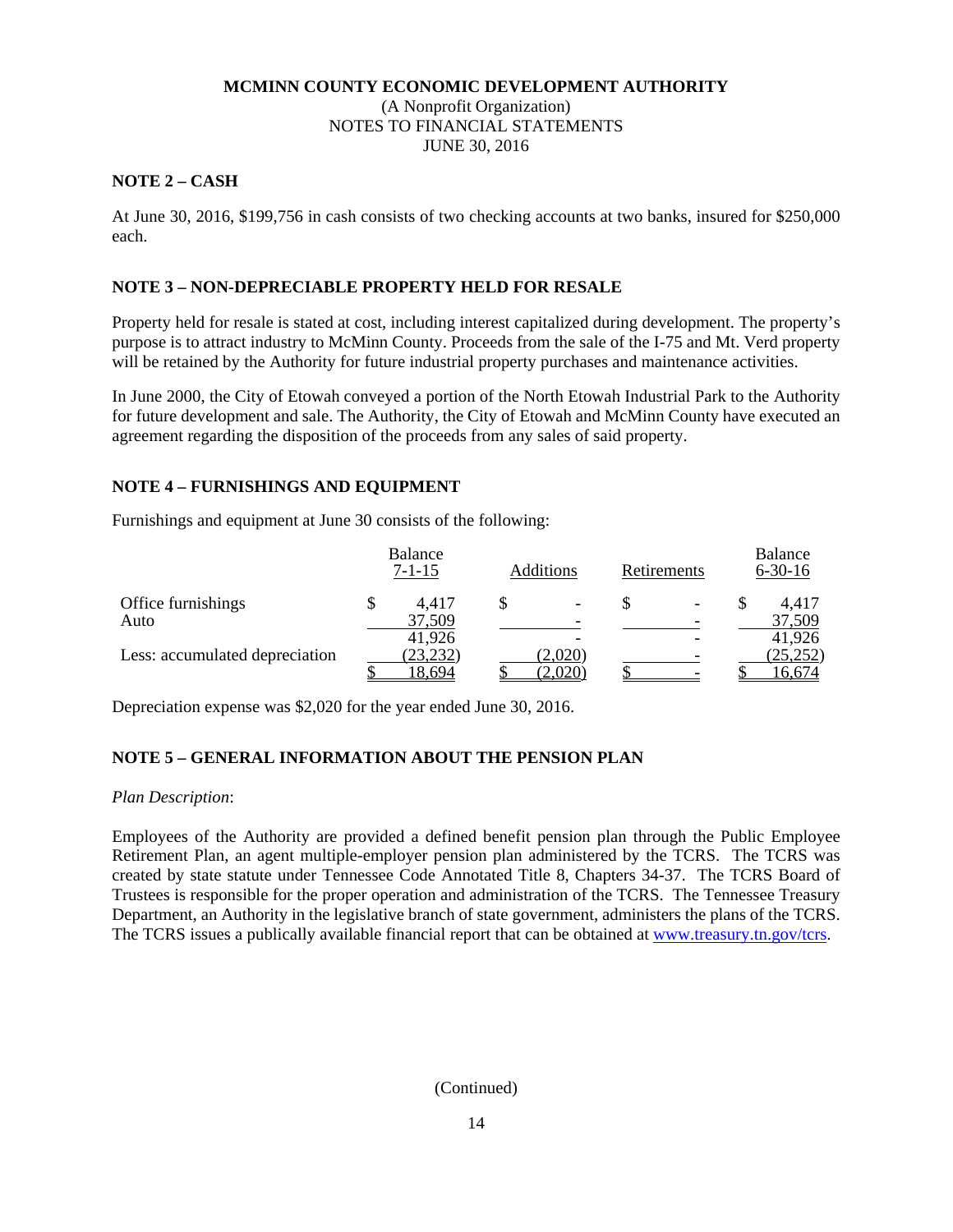#### **MCMINN COUNTY ECONOMIC DEVELOPMENT AUTHORITY**  (A Nonprofit Organization) NOTES TO FINANCIAL STATEMENTS

JUNE 30, 2016

# **NOTE 5 – GENERAL INFORMATION ABOUT THE PENSION PLAN (Continued)**

## *Benefits Provided:*

Tennessee Code Annotated Title 8, Chapters 34-37 establishes the benefit terms and can be amended only by the Tennessee General Assembly. The chief legislative body may adopt the benefit terms permitted by statute. Members are eligible to retire with an unreduced benefit at age 60 with 5 years of service credit or after 30 years of service credit regardless of age. Benefits are determined by a formula using the member's highest five consecutive year average compensation and the member's years of service credit. Reduced benefits for early retirement are available at age 55 and vested. Members vest with five years of service credit. Service related disability benefits are provided regardless of length of service. Five years of service is required for non-service related disability eligibility. The service related and non-service related disability benefits are determined in the same manner as a service retirement benefit but are reduced 10 percent and include projected service credits. A variety of death benefits are available under various eligibility criteria.

Member and beneficiary annuitants are entitled to automatic cost of living adjustments (COLA's) after retirement. A COLA is granted each July for annuitants retired prior to the 2<sup>nd</sup> of July of the previous year. The COLA is based on the change in the consumer price index (CPI) during the prior calendar year, capped at 3 percent, and applied to the current benefit. No COLA is granted if the change in the CPI is less than one-half percent. A one percent COLA is granted if the CPI Change is between one-half percent and one percent. A member who leaves employment may withdraw their employee contributions, plus any accumulated interest.

# *Employees Covered by Benefit Terms:*

At the measurement date of June 30, 2016, the following employees were covered by the benefit terms:

| Inactive employees or beneficiaries currently receiving benefits |  |
|------------------------------------------------------------------|--|
| Inactive employees entitled to but not yet receiving benefits    |  |
| Active employees                                                 |  |
|                                                                  |  |

## *Contributions:*

Contributions for employees are established in the statutes governing the TCRS and may only be changed by the Tennessee General Assembly. Employees contribute 5 percent of salary. The Authority makes employer contributions at the rate set by the Board of Trustees as determined by an actuarial valuation. For the year ended June 30, 2016, employer contributions for the Authority were \$6,574 based on a rate of 7.93% of covered payroll. By law, employer contributions are required to be paid. The TCRS may intercept the Authority's state shared taxes if required employer contributions are not remitted. The employer's actuarially determined contribution (ADC) and member contributions are expected to finance the costs of benefits earned by members during the year, the cost of administration, as well as an amortized portion of any unfunded liability.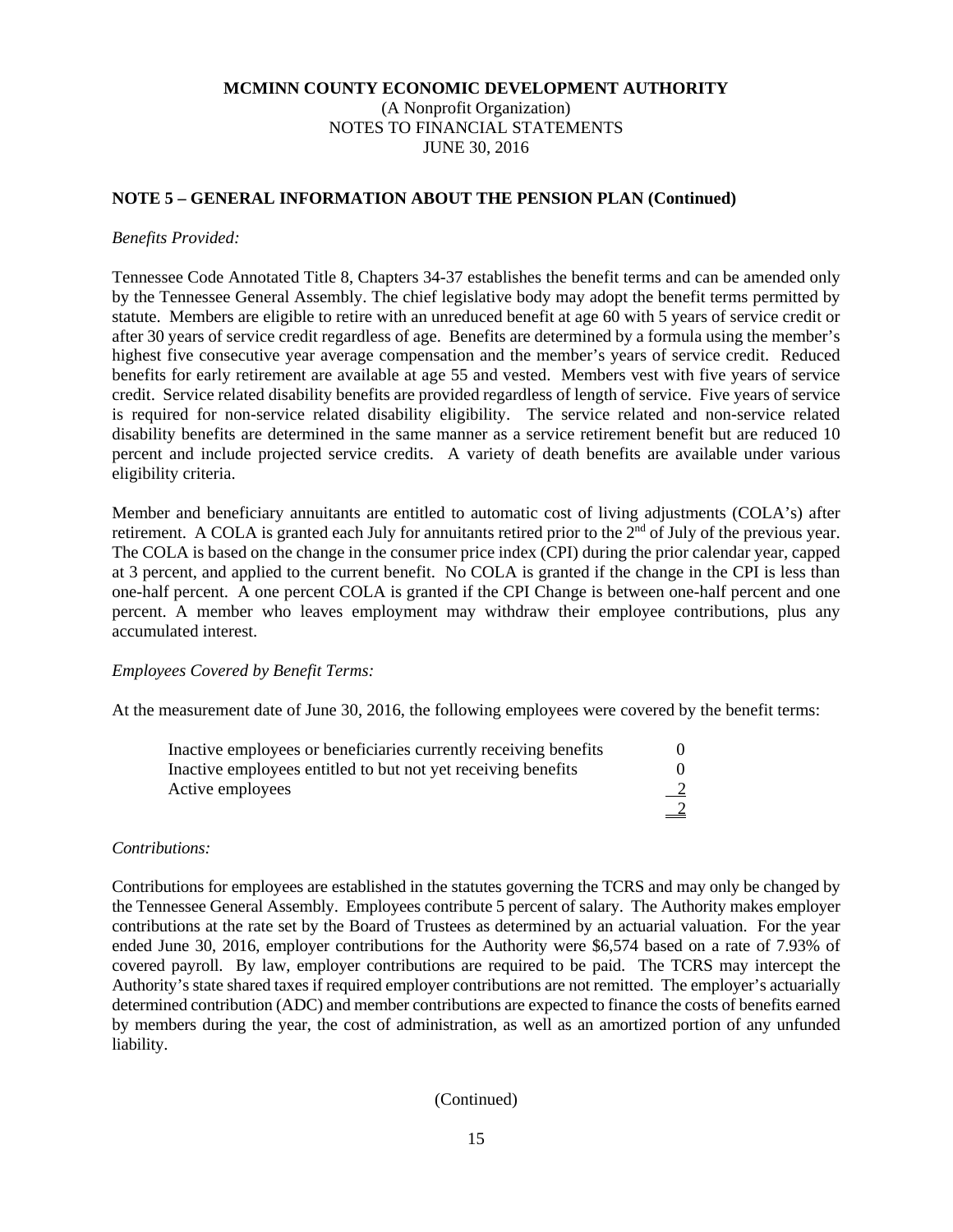# **MCMINN COUNTY ECONOMIC DEVELOPMENT AUTHORITY**  (A Nonprofit Organization) NOTES TO FINANCIAL STATEMENTS JUNE 30, 2016

## **NOTE 5 – GENERAL INFORMATION ABOUT THE PENSION PLAN (Continued)**

## **Net Pension Liability (ASSET)**

McMinn County Economic Development Authority's plan participation did not commence until October 2014, and therefore, the Authority did not receive an actuarial evaluation. As of June 30, 2016, there is no Net Pension Liability (Asset) to record since the TCRS Actuarial was performed as of June 30, 2014, prior to the Authority's entry. Additionally, no required supplementary information is available for presentation.

## **Pension Expense (Income) and Deferred Outflows of Resources and Deferred Inflows of Resources Related to Pensions**

#### *Pension Expense:*

For the year ended June 30, 2016, McMinn County Economic Development Authority Council recognized pension expense of \$9,132.

*Deferred Outflows of Resources and Deferred Inflows of Resources:*

For the year ended June 30, 2016, McMinn County Economic Development Authority reported deferred outflows of resources in the amount of \$6,574.

## **Net Pension Liability (ASSET)**

The Authority's net pension liability (asset) was measured as of June 30, 2015, and the total pension liability used to calculate net pension liability (asset) was determined by an actuarial valuation as of that date.

#### *Actuarial assumptions:*

The total pension liability as of June 30, 2015 actuarial valuation was determined using the following actuarial assumptions, applied to all periods included in the measurement:

| Inflation                 | 3.0 percent                                                                                                    |
|---------------------------|----------------------------------------------------------------------------------------------------------------|
| Salary increases          | Graded salary ranges from 8.97 to 3.71<br>percent based on age, including<br>inflation, averaging 4.25 percent |
| Investment rate of return | 7.5 percent, net of pension plan<br>investment expenses, including<br>inflation                                |
| Cost-of-Living Adjustment | 2.5 percent                                                                                                    |

Mortality rates were based on actual experience from the June 30, 2012 actuarial experience study adjusted for some of the expected future improvement in life expectancy.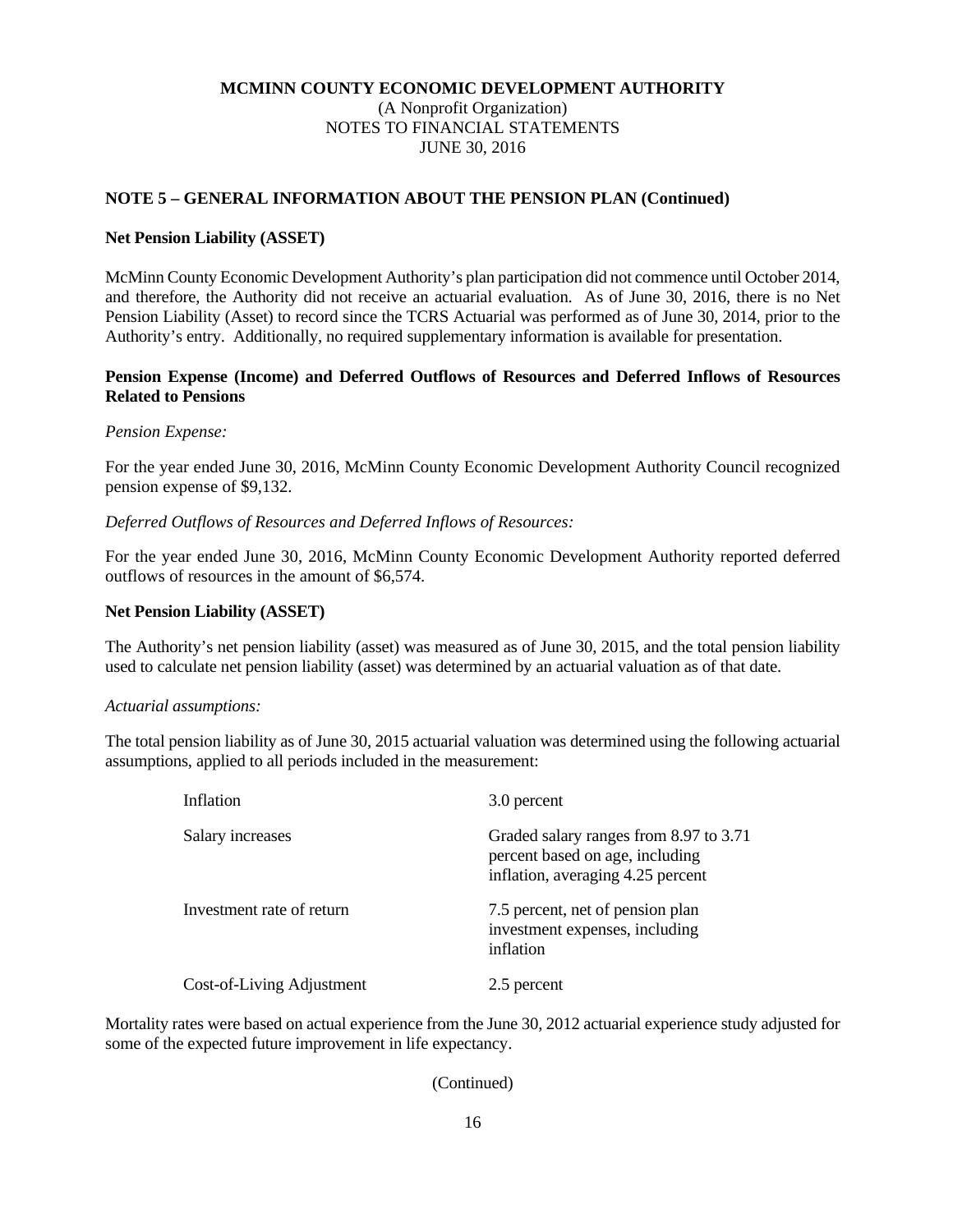## **MCMINN COUNTY ECONOMIC DEVELOPMENT AUTHORITY**  (A Nonprofit Organization) NOTES TO FINANCIAL STATEMENTS JUNE 30, 2016

# **NOTE 5 – GENERAL INFORMATION ABOUT THE PENSION PLAN (Continued)**

#### *Actuarial assumptions:* (Continued)

The actuarial assumptions used in the June 30, 2015 actuarial valuation were based on the results of an actuarial experience study performed for the period July 1, 2008 through June 30, 2012. The demographic assumptions were adjusted to more closely reflect actual and expected future experience.

The long-term expected rate of return on pension plan investments was established by the TCRS Board of Trustees in conjunction with the June 30, 2012 actuarial experience study by considering the following three techniques: (1) the 25-year historical return of the TCRS at June 30, 2012, (2) the historical market returns of asset classes from 1926 to 2012 using the TCRS investment policy asset allocation, and (3) capital market projections that were utilized as a building-block method in which best-estimate ranges of expected future real rates of return (expected returns, net of pension plan investment expense and inflation) are developed for each major asset class. Four sources of capital market projections were blended and utilized in the third technique. The blended capital market projection established the long-term expected rate of return by weighting the expected future real rates of return by the target asset allocation percentage and by adding inflation of 3 percent. The target allocation and best estimates of arithmetic real rates of return for each major asset class are summarized in the following table:

|                                       | Long-Term            |            |
|---------------------------------------|----------------------|------------|
|                                       | <b>Expected Real</b> | Target     |
| <b>Asset Class</b>                    | Rate of Return       | Allocation |
| U.S. equity                           | 6.46%                | 33%        |
| Developed market international equity | 6.26%                | 17%        |
| Emerging market international equity  | 6.40%                | 5%         |
| Private equity and strategic lending  | 4.61%                | 8%         |
| U.S. fixed income                     | 0.98%                | 29%        |
| Real estate                           | 4.73%                | 7%         |
| Short-term securities                 | $0.00\%$             | 1%         |
|                                       |                      | 100%       |

The long-term expected rate of return on pension plan investments was established by the TCRS Board of Trustees as 7.5 percent based on a blending of the three factors described above.

## *Discount rate:*

The discount rate used to measure the total pension liability was 7.5 percent. The projection of cash flows used to determine the discount rate assumed that employee contributions will be made at the current rate and that contributions from McMinn County Economic Development Authority will be made at the actuarially determined contribution rate pursuant to an actuarial valuation in accordance with the funding policy of the TCRS Board of Trustees and as required to be paid by state statute. Based on those assumptions, the pension plan's fiduciary net position was projected to be available to make projected future benefit payments of current active and inactive members. Therefore, the long-term expected rate of return on pension plan investments was applied to all periods of projected benefit payments to determine the total pension liability.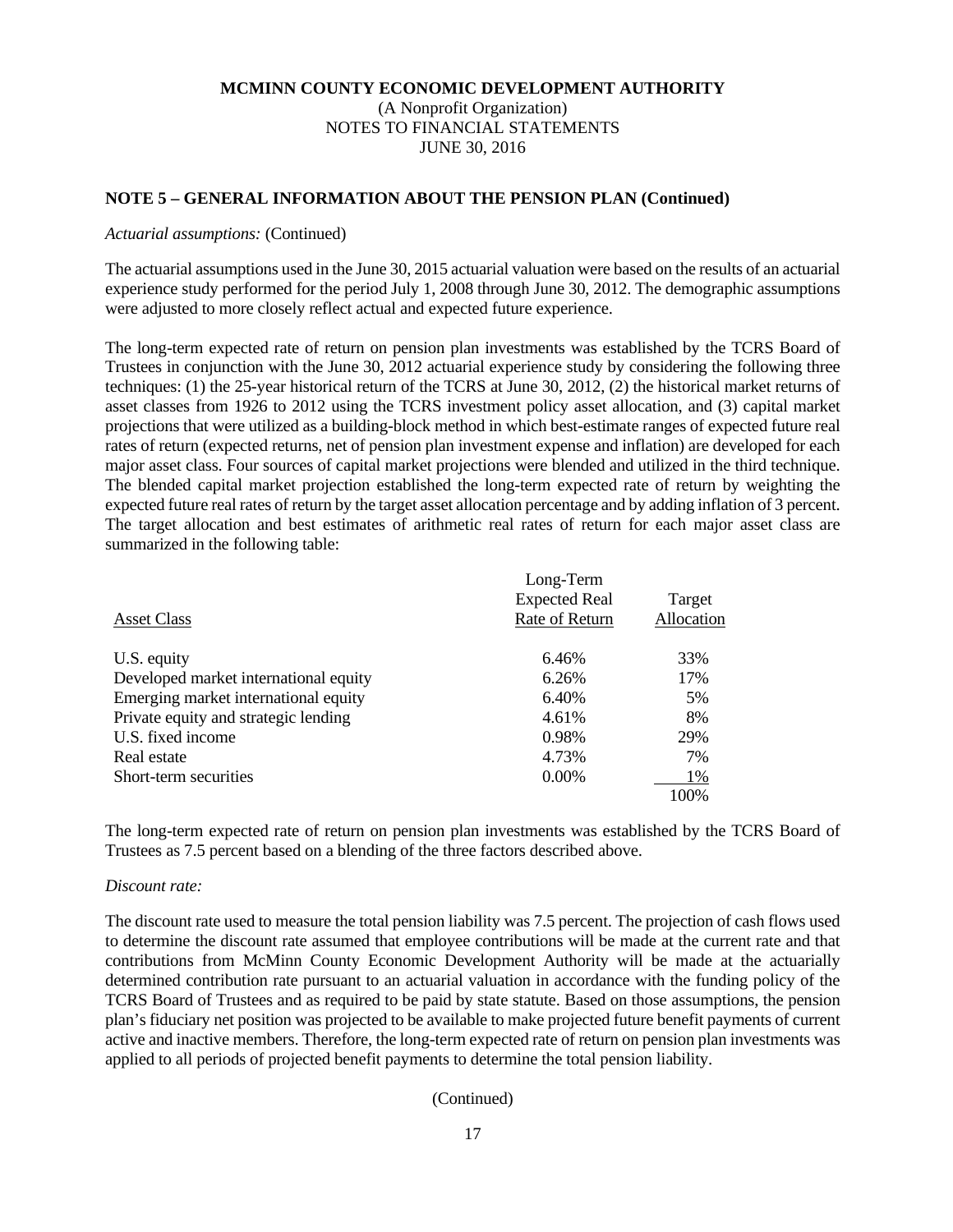## (A Nonprofit Organization) NOTES TO FINANCIAL STATEMENTS JUNE 30, 2016

## **NOTE 5 – GENERAL INFORMATION ABOUT THE PENSION PLAN (Continued)**

#### **Changes in the Net Pension Liability (Asset)**

|                                         | <b>Total Pension</b><br>Liability<br>(a) | Plan Fiduciary<br><b>Net Position</b><br>(b) | Net Pension<br>Liability (Asset)<br>$(a) - (b)$ |
|-----------------------------------------|------------------------------------------|----------------------------------------------|-------------------------------------------------|
| <b>Balance at June 30, 2014</b>         |                                          |                                              |                                                 |
| <b>Changes for the year:</b>            |                                          |                                              |                                                 |
| Service cost                            | 10,825                                   |                                              | 10,825                                          |
| Interest                                | 812                                      |                                              | 812                                             |
| Differences between expected and actual |                                          |                                              |                                                 |
| experience                              | 23,966                                   |                                              | 23,966                                          |
| Contributions – employer/employees      |                                          | 10,825                                       | (10, 825)                                       |
| Net investment income                   |                                          | 74                                           | (74)                                            |
| Benefit payments, including refunds of  |                                          |                                              |                                                 |
| employee contributions                  |                                          |                                              |                                                 |
| Administrative expense                  |                                          | (102)                                        | 102                                             |
| <b>Net Changes</b>                      | 35,603                                   | 10,797                                       | 24,806                                          |
| <b>Balance at June 30, 2015</b>         | 35,603                                   | 10,797                                       | 24,806                                          |

*Sensitivity of the net pension liability (asset) to changes in the discount rate:*

The following presents the net pension liability (asset) of the Authority calculated using the discount rate of 7.5 percent, as well as what the net pension liability (asset) would be if it were calculated using a discount rate that is 1-percentage-point lower (6.5 percent) or 1-percentage-point higher (8.5 percent) than the current rate:

|                             |             | Current       |              |
|-----------------------------|-------------|---------------|--------------|
|                             | 1% Decrease | Discount      | 1\% Increase |
|                             | $(6.5\%)$   | Rate (7.5%)   | $(8.5\%)$    |
| The Authority's net pension | 31.540      | <sup>\$</sup> | 19,385       |
| liability (asset)           | S.          | 24.806        |              |

## **Pension Expense (Income) and Deferred Outflows of Resources and Deferred Inflows of Resources Related to Pensions**

#### *Pension expense:*

For the year ended June 30, 2016, McMinn County Economic Development Authority recognized negative pension expense of \$13,400.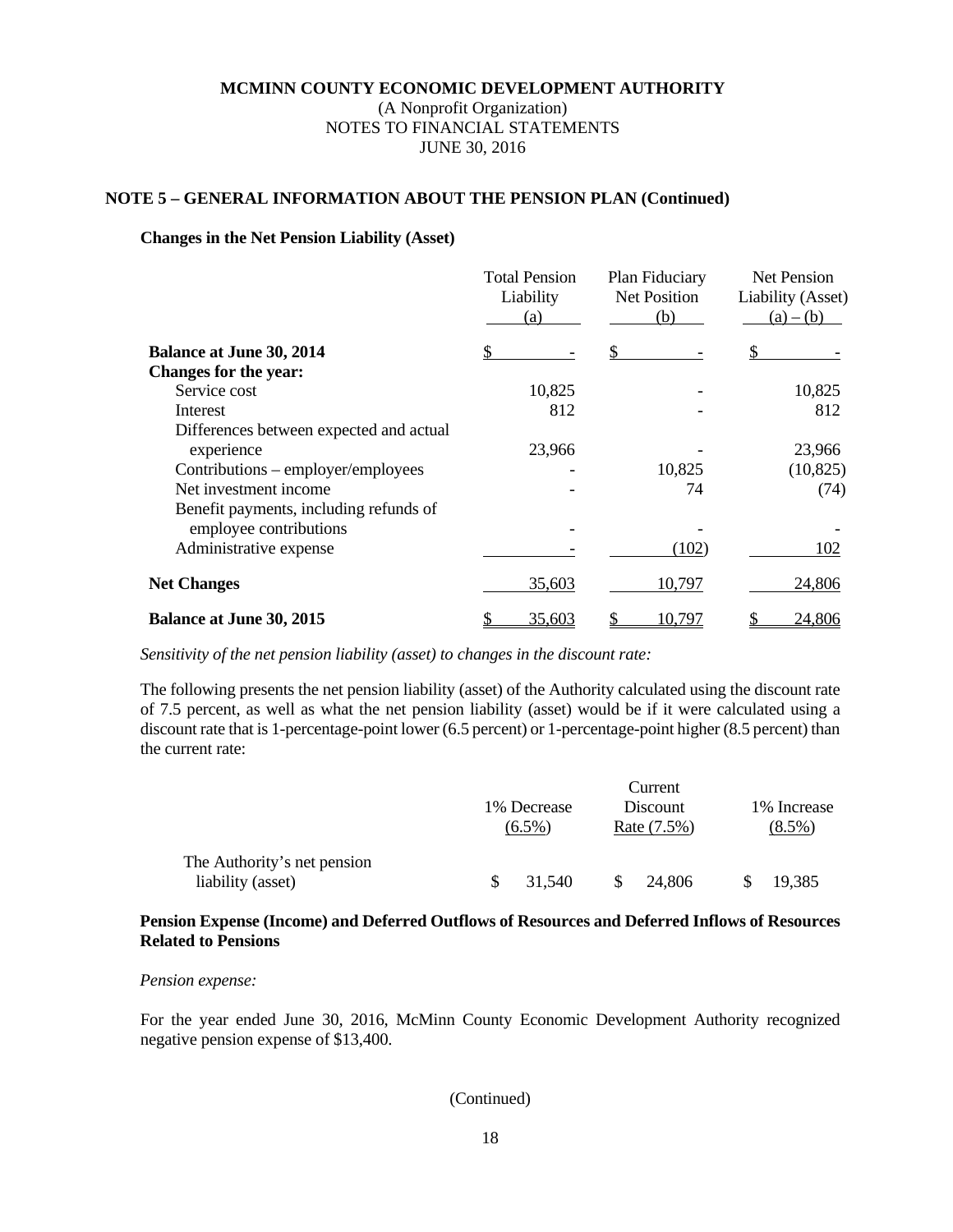# **MCMINN COUNTY ECONOMIC DEVELOPMENT AUTHORITY**  (A Nonprofit Organization) NOTES TO FINANCIAL STATEMENTS JUNE 30, 2016

## **NOTE 5 – GENERAL INFORMATION ABOUT THE PENSION PLAN (Continued)**

## **Pension Expense (Income) and Deferred Outflows of Resources and Deferred Inflows of Resources Related to Pensions (Continued)**

*Deferred outflows of resources and deferred inflows of resources:*

For the year ended June 30, 2016, The Authority reported deferred outflows of resources and deferred inflows of resources related to pensions from the following sources:

|                                                                                     |   | Deferred<br>Outflows of<br>Resources | Deferred<br>Inflows of<br>Resources |  |
|-------------------------------------------------------------------------------------|---|--------------------------------------|-------------------------------------|--|
| Differences between expected and actual experience                                  | S | 21.969                               | \$                                  |  |
| Net difference between projected and actual earnings<br>on pension plan investments |   | 262                                  |                                     |  |
| Contributions subsequent to the measurement date                                    |   |                                      |                                     |  |
| of June 30, 2015                                                                    |   | 14,841                               |                                     |  |
| Total                                                                               |   | 37.072                               |                                     |  |

The amount shown above for "Contributions subsequent to the measurement date of June 30, 2015," will be recognized as a reduction (increase) to net pension liability (asset) in the following measurement period.

Amounts reported as deferred outflows of resources and deferred inflows of resources related to pensions will be recognized in pension expense as follows:

| Year Ended June 30, |             |
|---------------------|-------------|
| 2017                | \$<br>2,063 |
| 2018                | 2,063       |
| 2019                | 2,063       |
| 2020                | 2,063       |
| 2021                | 1,997       |
| Thereafter          | 11,982      |

In the table shown above, positive amounts will increase pension expense while negative amounts will decrease pension expense.

## **Payable to the Pension Plan**

At June 30, 2016, The McMinn County Economic Development Authority reported a payable of \$1,250 for the outstanding amount of contributions to the pension plan required at the year ended June 30, 2016.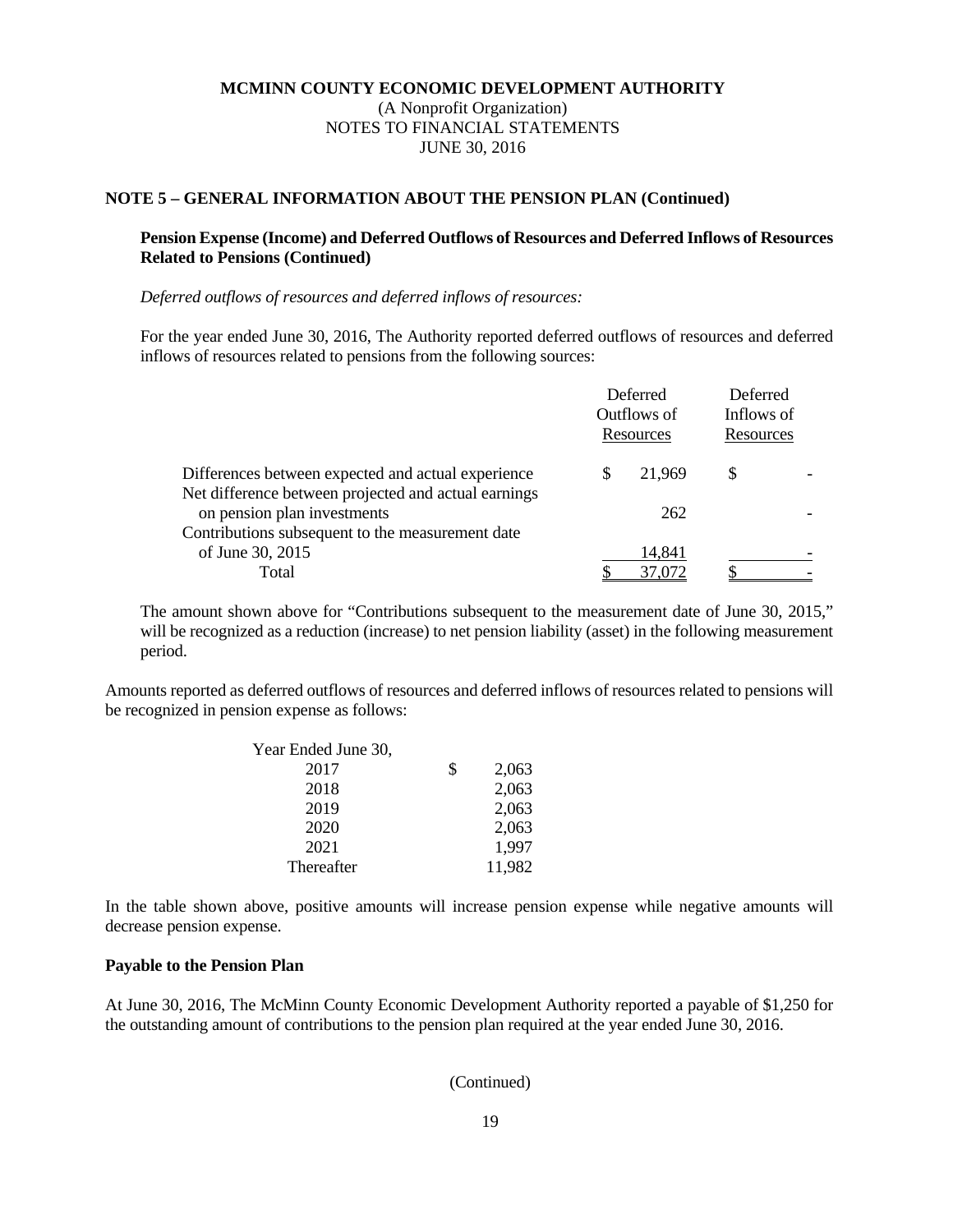(A Nonprofit Organization) NOTES TO FINANCIAL STATEMENTS JUNE 30, 2016

## **NOTE 6 - CONCENTRATION OF CREDIT RISK**

Financial instruments which potentially subject the Authority to concentrations of credit risk consist principally of temporary cash investments. At times, cash balances held at financial institutions may be in excess of FDIC insurance limits. The Authority places its temporary cash investments with high-credit, quality financial institutions and, by policy, limits the amount of credit exposure to any one financial institution. At June 30, 2016, cash balances did not exceed FDIC insurance limits. The Authority believes no significant concentration of credit risk exists with respect to these cash investments.

The Authority receives approximately 74% of its annual budget from McMinn County, Cities of Athens and Etowah, and the local Athens utility. This funding could be cut or terminated at any time.

## **NOTE 7 – RISK FINANCING ACTIVITIES**

It is the policy of the Authority to purchase commercial insurance for the risks of losses to which it is exposed. These risks include general liability, property and casualty, worker's compensation, and employee health insurance. Settled claims have not exceeded commercial coverage in any of the past three (3) fiscal years.

## **NOTE 8 – VACATION AND COMPENSATED ABSENCES**

Employees of McMinn County Economic Development Authority adhere to the Authority's personnel policy regarding vacation and sick leave. The number of vacation days an employee accrues each month is determined by the individual employee's number of years of service. Vacation may be accrued and carried over. Upon termination of employment, the Development Authority will only pay out a maximum of 21 days of accrued vacation days. Sick leave accrues at a rate of eight (8) hours per month. There is no pay out for accrued sick leave upon termination of employment. No accrual was required for compensated absences and vacation at June 30, 2016.

## **NOTE 9 – SUBSEQUENT EVENTS**

The date to which events occurring after June 30, 2016, the date of the most recent balance sheet, have been evaluated for possible adjustment to the financial statements or disclosures is October 19, 2016, which is the date on which the financial statements were issued.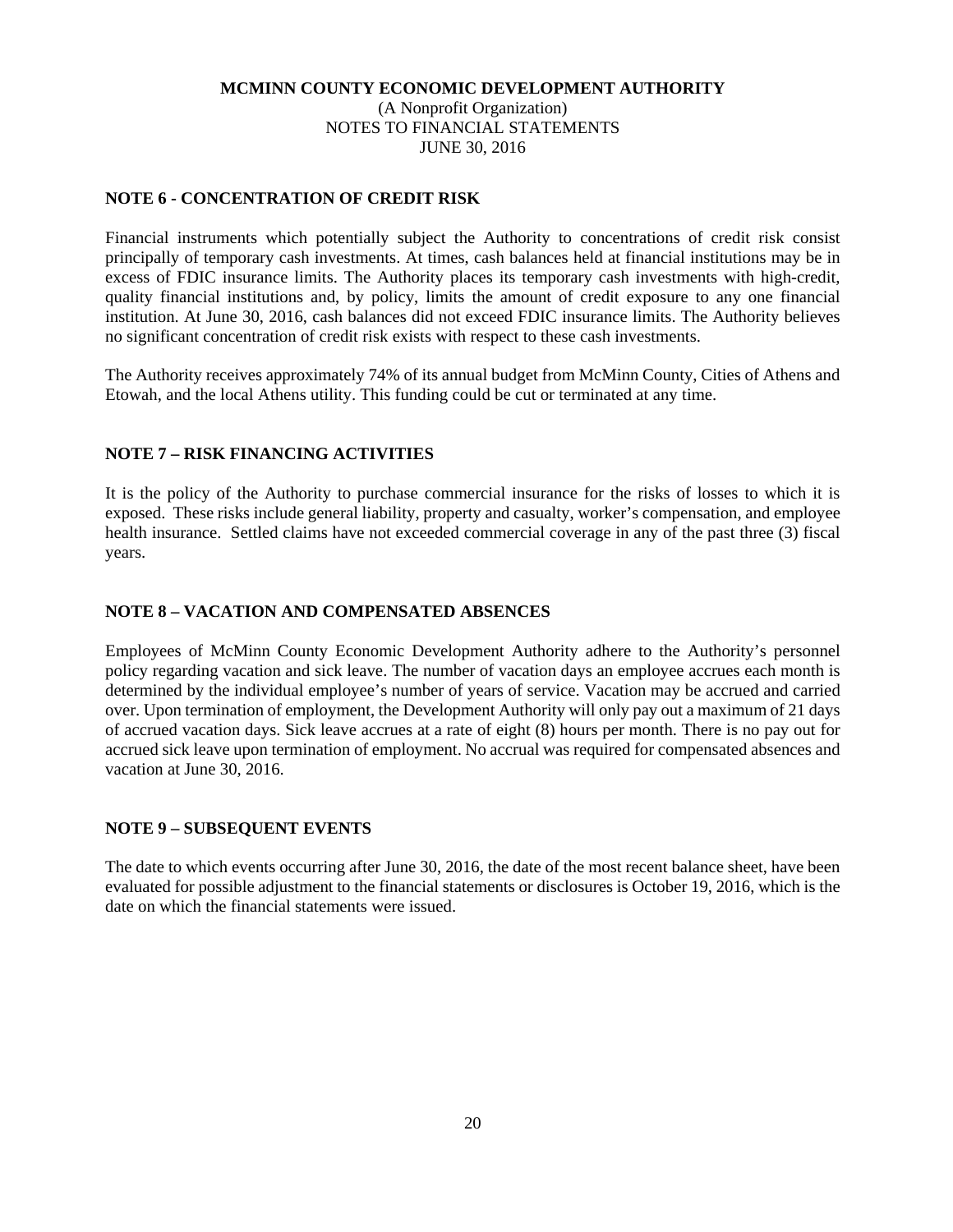# **MCMINN COUNTY ECONOMIC DEVELOPMENT AUTHORITY**  McMinn County, Tennessee

REQUIRED SUPPLEMENTARY INFORMATION

June 30, 2016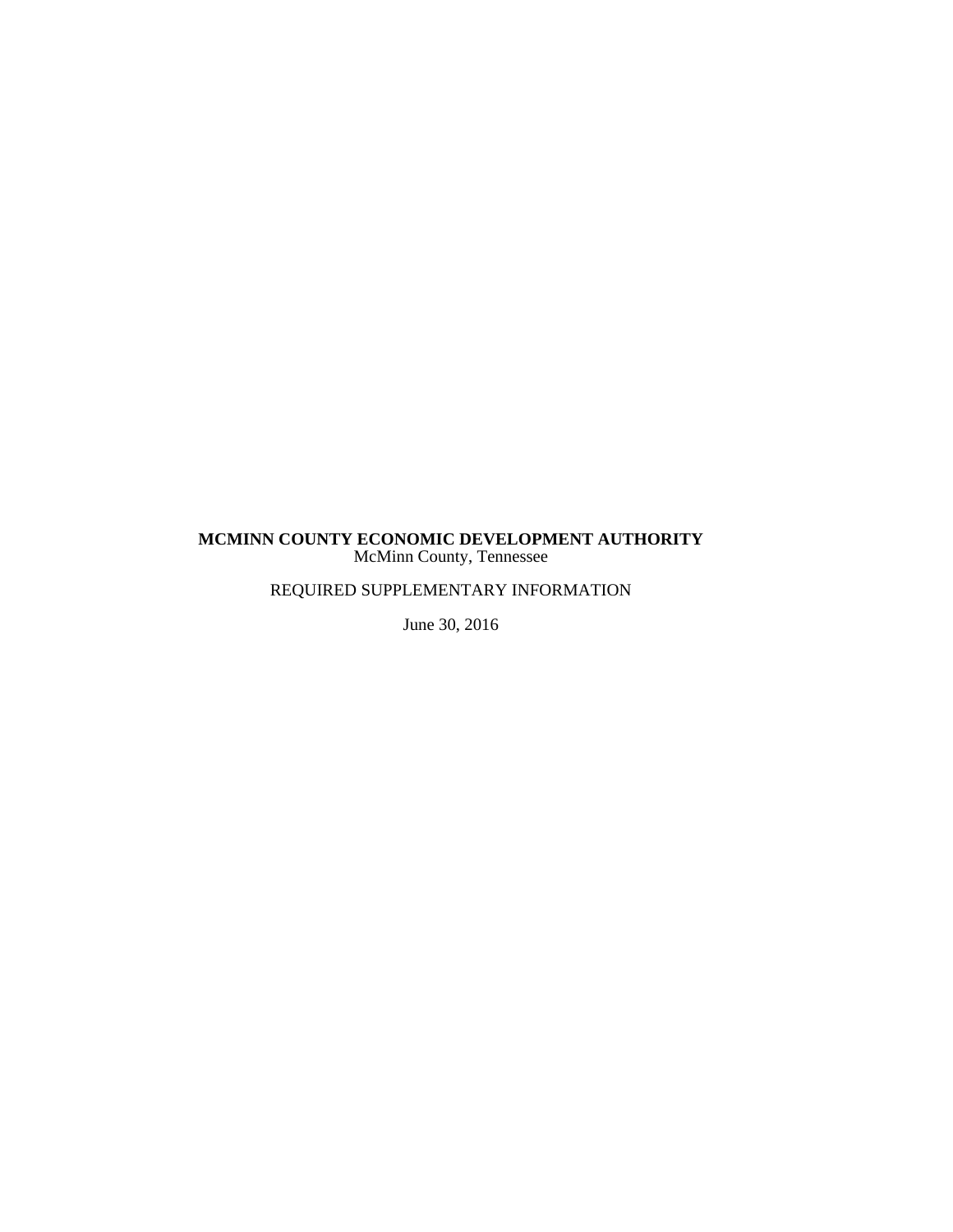# SCHEDULE OF CHANGES IN NET PENSION LIABILITY (ASSET) AND RELATED RATIOS BASED ON PARTICIPATION IN THE PUBLIC EMPLOYEE PENSION PLAN OF TCRS Last Fiscal Year Ended June 30,

|                                                                              | 2015         |
|------------------------------------------------------------------------------|--------------|
| <b>Total pension liability (asset)</b>                                       |              |
| Service cost                                                                 | \$<br>10,825 |
| Interest                                                                     | 812          |
| Changes in benefit terms                                                     |              |
| Differences between actual & expected experience                             | 23,966       |
| Change of assumptions                                                        |              |
| Benefit payments, including refunds of employee<br>contributions             |              |
| Net change in total pension liability                                        | 35,603       |
| <b>Total pension liability-beginning</b>                                     |              |
| Total pension liability-ending (a)                                           | \$<br>35,603 |
| Plan fiduciary net position                                                  |              |
| Contributions - employer                                                     | \$<br>10,825 |
| Contributions – employee                                                     |              |
| Net investment income                                                        | 74           |
| Benefit payments, including refunds of employee<br>contributions             |              |
| Administrative expense                                                       | (102)        |
| Other                                                                        |              |
| Net change in plan fiduciary net position                                    | 10,797       |
| Plan fiduciary net position – beginning                                      |              |
| Plan fiduciary net position – ending (b)                                     | \$<br>10,797 |
| Net Pension Liability (asset)-ending $(a) - (b)$                             | \$<br>24,806 |
| Plan fiduciary net position as a percentage of total<br>pension liability    | 30.33%       |
| Covered-employee payroll                                                     | \$<br>83,723 |
| Net Pension liability (asset) as a percentage of<br>covered-employee payroll | 29.63%       |

This is a 10-year schedule; however, the information in this schedule is not required to be presented retroactively. Years will add to this schedule in future fiscal years until 10 years of information is available.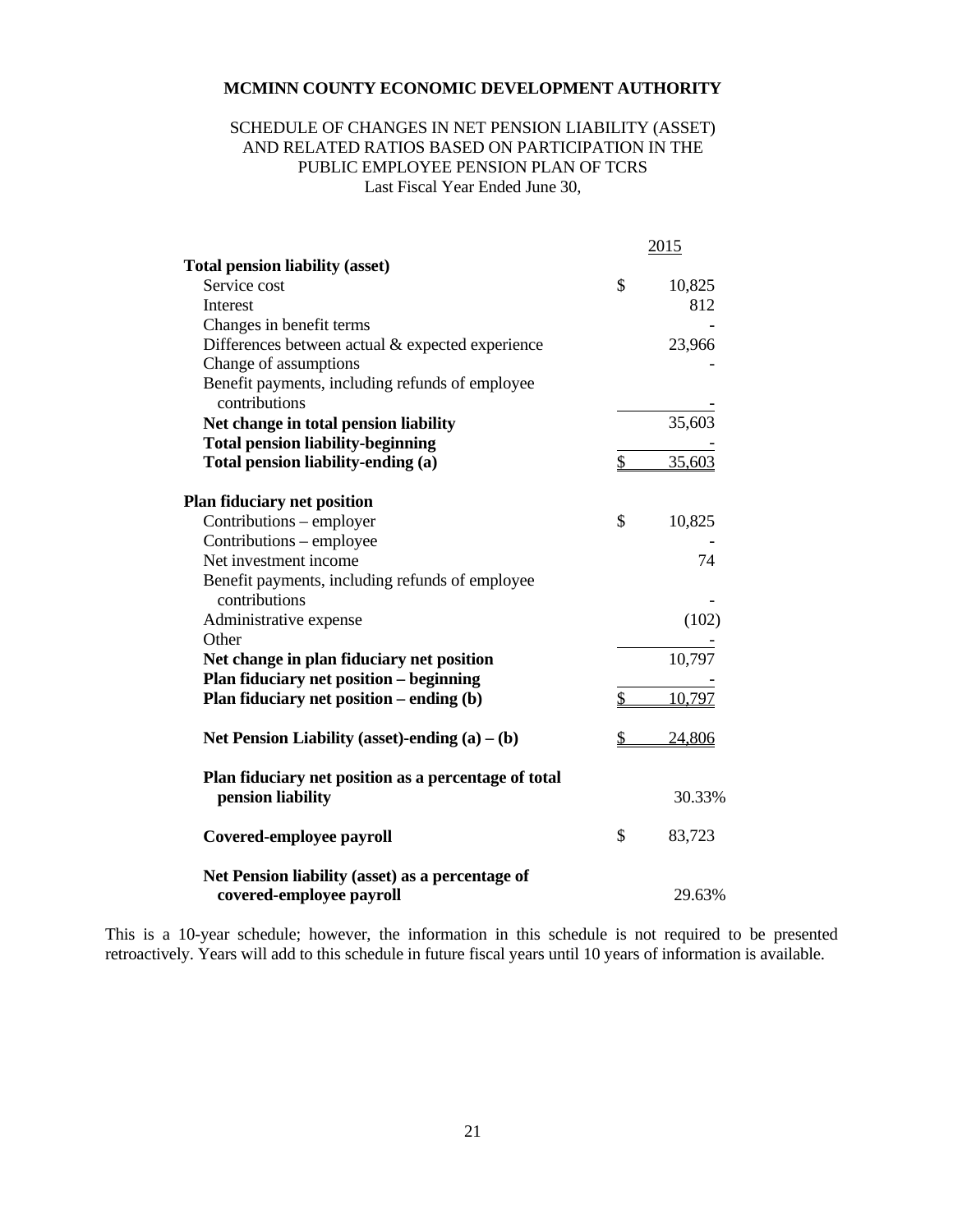# SCHEDULE OF CONTRIBUTIONS BASED ON PARTICIPATION IN THE PUBLIC EMPLOYEE PENSION PLAN OF TCRS Past Fiscal Year Ended June 30,

|                                                                                                             | 2015        | 2016      |
|-------------------------------------------------------------------------------------------------------------|-------------|-----------|
| Actuarially determined contribution                                                                         | 10,825      | 14.841    |
| Contributions in relation to the actuarially<br>determined contribution<br>Contribution deficiency (excess) | (10, 825)   | (14, 841) |
| Covered-employee payroll<br>Contributions as a percentage covered -                                         | 83,723<br>S | 114,780   |
| employee payroll                                                                                            | 12.93%      | 12.93%    |

This is a 10-year schedule; however, the information in this schedule is not required to be presented retroactively. Years will be added to this schedule in future fiscal years until 10 years of information is available.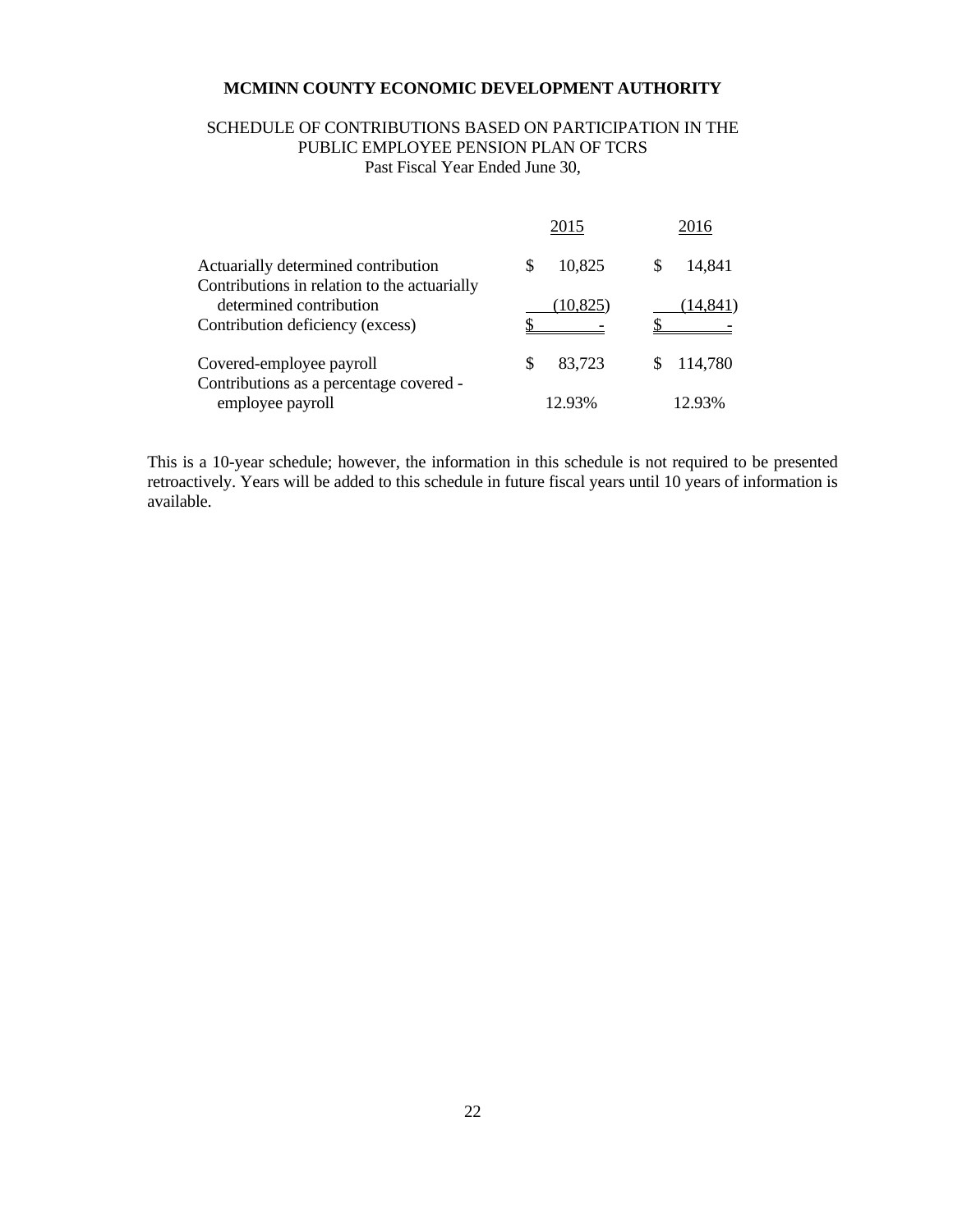# NOTES TO REQUIRED SUPPLEMENTARY SCHEDULES PRESENTED ON PAGES 21-22 For the Fiscal Year Ended June 30, 2016

## *Valuation date:*

Actuarially determined contribution rates for 2016 were calculated based on the July 1, 2013 actuarial valuation.

## *Methods and assumptions used to determine contribution rates:*

| Actuarial cost method            | Frozen initial liability                                                                                    |
|----------------------------------|-------------------------------------------------------------------------------------------------------------|
| Amortization method              | Level dollar, closed (not to exceed 20 years)                                                               |
| Remaining amortization period    | $0$ years                                                                                                   |
| Asset valuation                  | 10-year smoothed with a 20 percent corridor to market value                                                 |
| Inflation                        | 3.0 percent                                                                                                 |
| Salary increases                 | Graded salary ranges from 8.97 to 3.71 percent based on age,<br>including inflation, averaging 4.25 percent |
| <b>Investment Rate of Return</b> | 7.5 percent, net of investment expense, including inflation                                                 |
| Retirement age                   | Pattern of retirement determined by experience study                                                        |
| Mortality                        | Customized table based on actual experience including an<br>adjustment for some anticipated improvement     |
| Cost of Living Adjustments       | 2.5 percent                                                                                                 |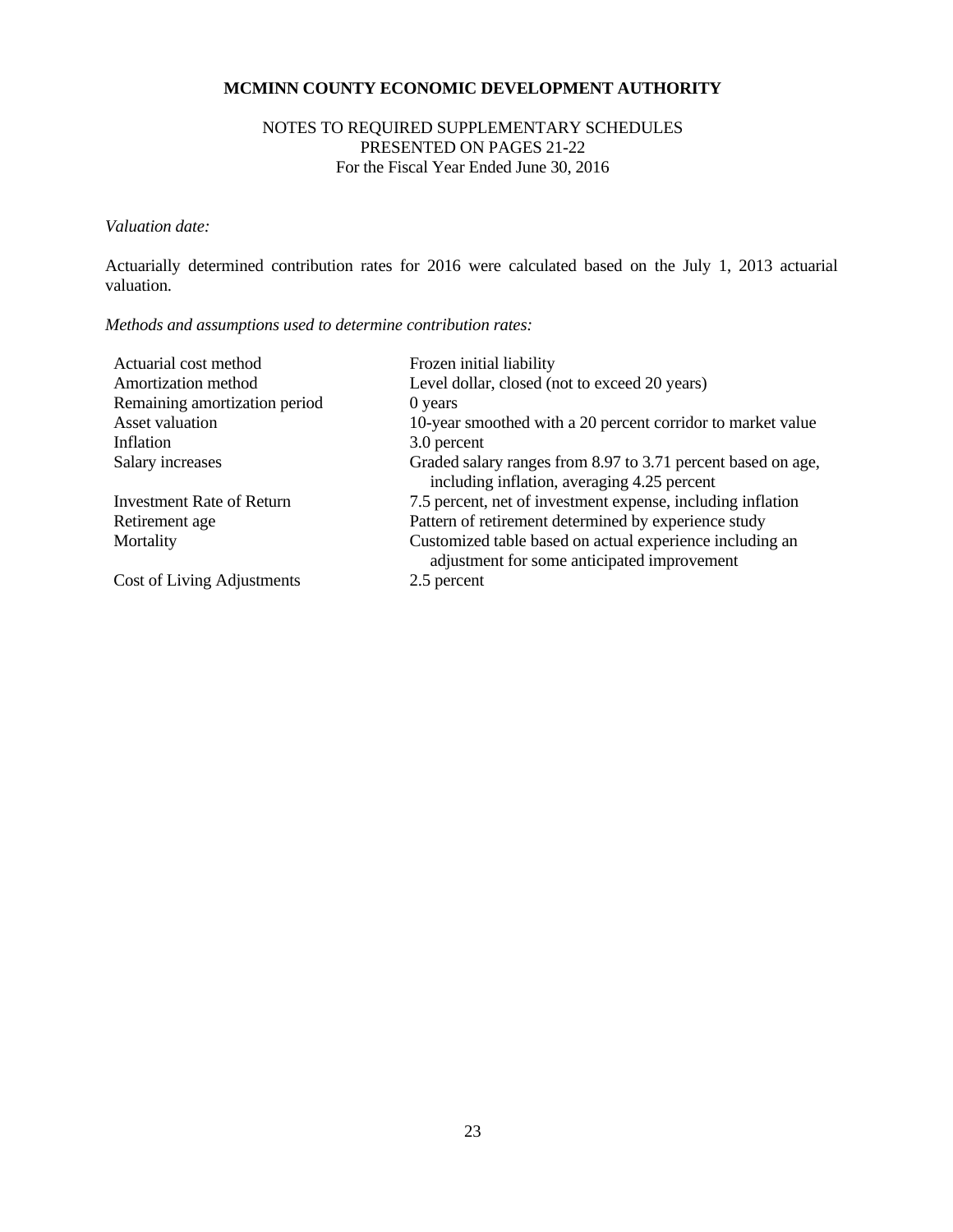INDEPENDENT AUDITOR'S REPORT ON INTERNAL CONTROL OVER FINANCIAL REPORTING AND ON COMPLAINCE AND OTHER MATTERS BASED ON AN AUDIT OF FINANCIAL STATEMENTS PERFORMED IN ACCORDANCE WITH *GOVERNMENT AUDITING STANDARDS* 

June 30, 2016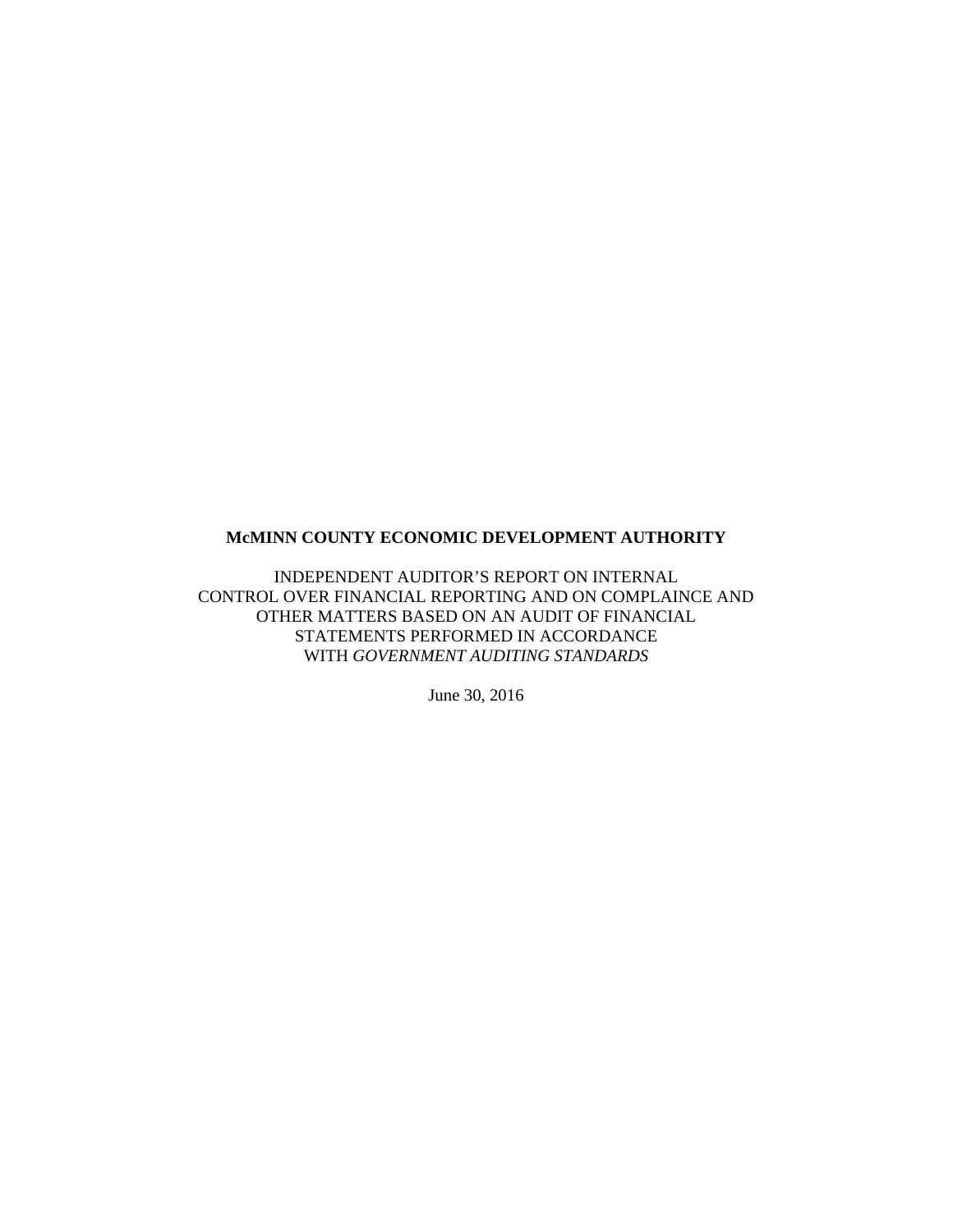

428 Marilyn Lane Joe S. Ingram, CPA **Alcoa, Tennessee 37701** Alcoa, Tennessee 37701

Lonas D. Overholt, CPA 865-984-1040

Robert L. Bean, CPA Facsimile 865-982-1665

# INDEPENDENT AUDITORS' REPORT ON INTERNAL CONTROL OVER FINANCIAL REPORTING AND ON COMPLAINCE AND OTHER MATTERS BASED ON AN AUDIT OF FINANCIAL STATEMENTS PERFORMED IN ACCORDANCE WITH *GOVERNMENT AUDITING STANDARDS*

To the Board of Directors McMinn County Economic Development Authority

We have audited, in accordance with the auditing standards generally accepted in the United States of America and the standards applicable to financial audits contained in *Government Auditing Standards* issued by the Comptroller General of the United States, the financial statements of the business-type activities of McMinn County Economic Development Authority, as of and for the year ended June 30, 2016, and the related notes to the financial statements, which collectively comprise McMinn County Economic Development Authority's basic financial statements, and have issued our report thereon dated October 18, 2016.

# **Internal Control over Financial Reporting**

In planning and performing our audit of the financial statements, we considered McMinn County Economic Development Authority's internal control over financial reporting (internal control) to determine the audit procedures that are appropriate in the circumstances for the purpose of expressing our opinions on the financial statements, but not for the purpose of expressing an opinion on the effectiveness of McMinn County Economic Development Authority's internal control.

A *deficiency in internal control* exists when the design or operation of a control does not allow management or employees, in the normal course of performing their assigned functions, to prevent, or detect and correct, misstatements on a timely basis. A *material weakness* is a deficiency, or a combination of deficiencies, in internal control, such that there is a reasonable possibility that a material misstatement of the entity's financial statements will not be prevented, or detected and corrected on a timely basis. A *significant deficiency* is a deficiency, or a combination of deficiencies, in internal control that is less severe than a material weakness, yet important enough to merit attention by those charged with governance.

Our consideration of internal control was for the limited purpose described in the first paragraph of this section and was not designed to identify all deficiencies in internal control that might be material weaknesses or, significant deficiencies. Given these limitations, during our audit we did not identify any deficiencies in internal control that we consider to be material weaknesses. However, material weaknesses may exist that have not been identified.

# **Compliance and Other Matters**

As part of obtaining reasonable assurance about whether McMinn County Economic Development Authority's financial statements are free from material misstatements, we performed tests of its compliance with certain provisions of laws, regulations, contracts, and grant agreements, noncompliance with which could have a direct and material effect on the determination of financial statement amounts.